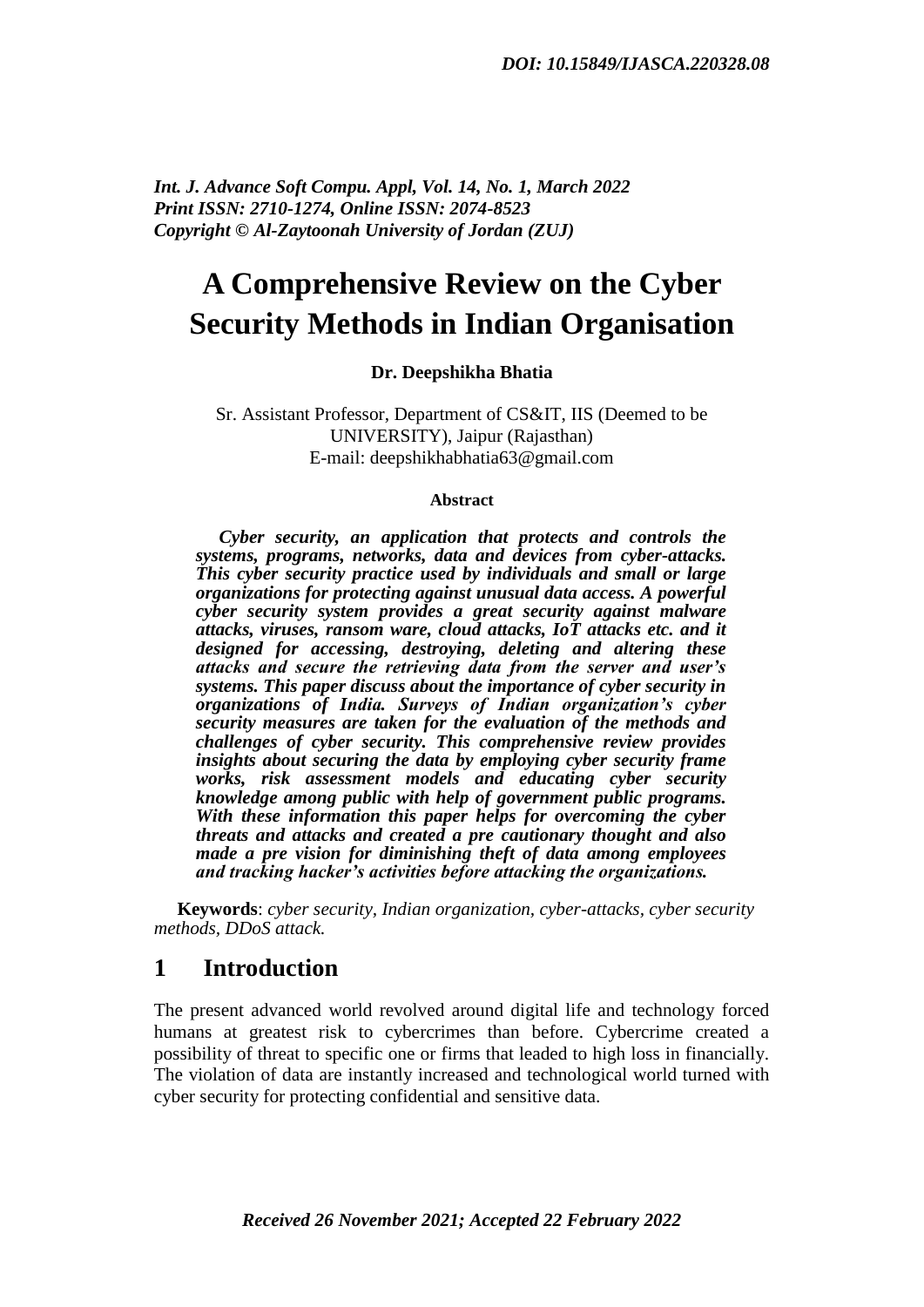Cyber security had been a practice for protecting servers, computers, electronic systems, mobile devices, networks and data. Cyber security also been a path of defending other electronic gadgets from cyber criminals. It also well known in other words as electronic information or information technology security. The malicious attackers remove, rearrange or leak the valuable data that created an enormous threats to a business organizations or specific individuals. Cyber security helped for protecting data from attackers by ensured morality, availability and confidentiality of data.

#### *The cyber security challenges for securing and safe guarding are*

- Data security
- Application security
- Network security
- Disaster recovering for business continuation
- Mobile security
- Identity management
- Cloud security
- Infrastructure and database security
- Operational security
- End user education security

The huge financial loss in cyber security crimes created a necessity of cyber security in organizations and it had become one of the aspects of company's norms and procedures. The hackers had raised their standard for attacking into difficultly solved one and used unique tactics for hacking. It thrown down a risk for maintaining security up to data to organizations [\(Dixit & Silakari, 2021\)](#page-19-0).

The motivations behind hackers for stealing sensitive data are financial gain by ransom attacks, for damaging the reputation of a firms, political causes, to insisted fear, to take revenge for personal reasons.



Fig. 1. Cyber security methods for security and defending the attackers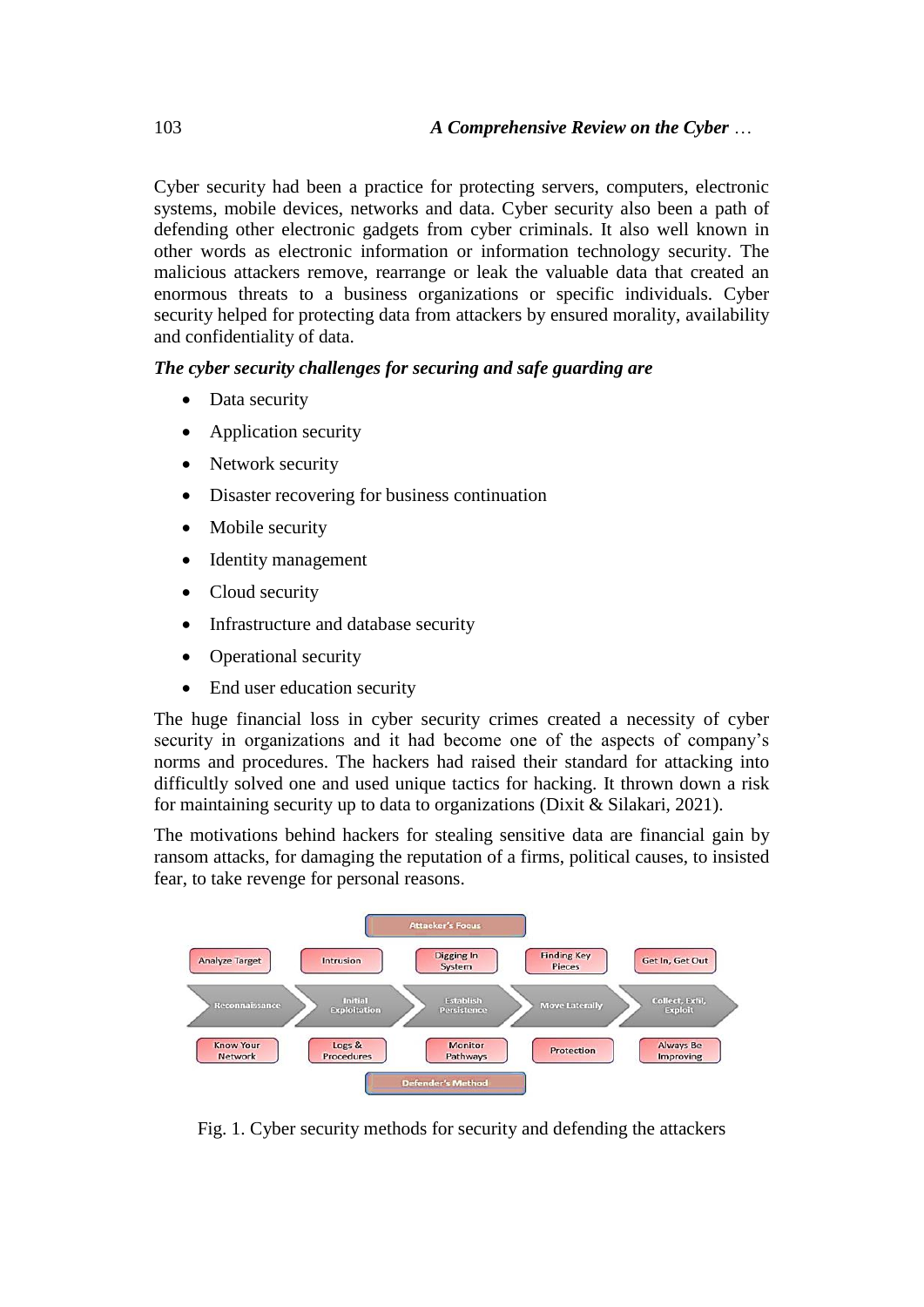According to attackers motivation point of view cyber-attacks are divided into two types.

- 1) *Passive attack*: The attacker's major motivation for retrieving sensitive information without damaging devices or systems and demanding the victim.
- 2) *Active attack:* The attacker rearrange or modified the information that created a threat to system sources and caused morality damage to system [\(Lezzi, Lazoi, & Corallo, 2018\)](#page-20-0).

## **2 Need of the Study**

Cyber security needed for daily working activities that ensures the data available in network when it needed, a small vulnerable caused huge damage to reputations of companies. It protected security, privacy and correctness of data. Basically, cyber security had been most important for military, government, medical, corporate and financial sectors for collecting, storing and processing unusual numbers of data on systems and other devices. [\(Raghavan, Desai, & Rajkumar,](#page-21-0)  [2017\)](#page-21-0) An important region of data must be with confidential details may be it had been a financial data, intellectual property, personal details or other types of data that cannot be easily accessed which caused unwanted consequences. Firms transmitting data over any networks because of business purpose and here, cyber security described for dedicating full protection on information systems that system used for storing data.

As mentioned above, [\(Adlakha, Sharma, Rawat, & Sharma, 2019\)](#page-18-0) cyber security had been a significant thing that protect all types of data form stealing and damaging. Without a cyber-security application, organization must not defended oneself to face opposite to data stealing programs and it leaded to easily targeted by cyber criminals. Some advanced business companies installed modern snit virus software and fire walls but, cyber criminals were so smarter, they used difficult tactics for unlocking security. Cyber threats occurred in any stage of organizations so, the companies head must take responsibility for educating cyber security awareness among employees. Some of common attacks they must know about social engineering phishing, ransom ware and other malwares.

### **2.1 Need cyber security in India**

In ancient history India had been a developing country, now in digital and internet systems it also a developing country. The public in India had enough knowledge about internet and web communication systems but not fully aware of cyber security system. The high rate of confidential data and information theft had been occurred in India. The matter of fact that individual, large or small business must relied on internets and systems so, cloud computing services, smart phones, and IoT devices are most probably used for developing technology up to data.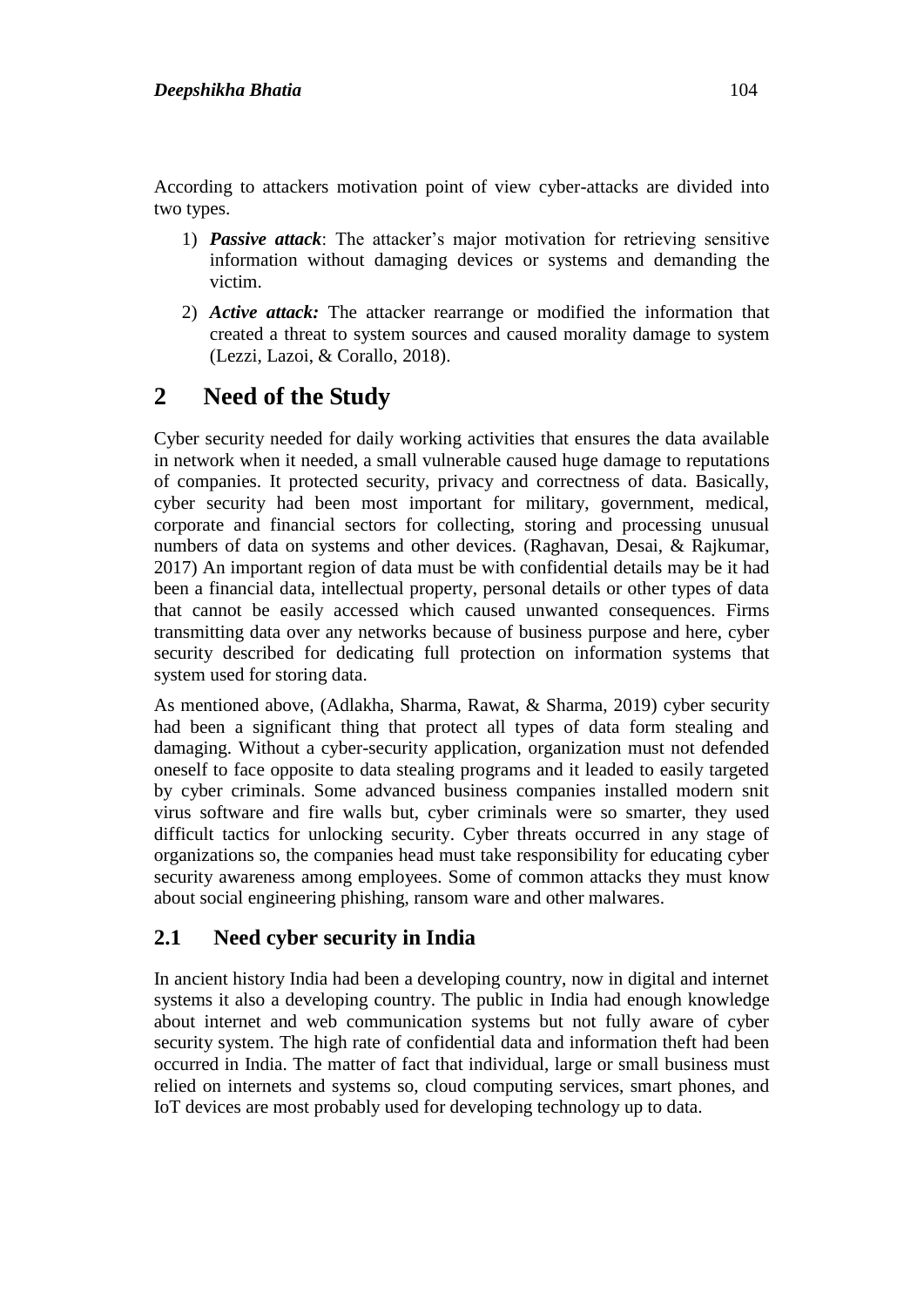Governments must focus attention on the following instructions to secure data from threats and attacks.

- a) Appointing a data protection officer.
- b) Communicate data breaches.
- c) Guarding data for privacy.
- d) Required user permission for processing information
- e) Securing measures for alarming those effects as soon as possible.
- f) Government must know about those effects as earlier.
- g) Paying some fine.

## **3 Recent Investigation of Cyber Security Methods**

The cyber security methods created for overcoming threats and attacks. Some of cyber security methods are DLP (data loss prevention), IAM (identity access management), anti-virus, fire wall, proxies, cyber liability insurance etc. here, this study gone for investigating about new methods in cyber security that are used in recent studies [\(Uchendu, Nurse, Bada, & Furnell, 2021\)](#page-22-0).

#### **3.1 Latest cyber security measures in business environment**

In recent days KM (knowledge management) played a major parts in cyber security. Hence [\(Wang & Wang, 2019\)](#page-22-1) this study collected the five real time lively cases of KM for the practical implementation of cyber security measurements in business firms. The knowledge management depended on the organizational construction of significant extension. This specific domain focused on KM measurements for cyber security in organizations that revealed the regular particularized construction of three organizational tiers for cyber security of KM are: 1) organizational tiers 2) formal inter organizational tier 3) informal social networks tier.

#### **3.1.1 The organizational tier**

Included KM with grouped and specific users of information technology among the limits of business firms.

#### **3.1.2 The formal inter organizational tier**

The knowledge management for cyber security involved inter connection between organizations that are combined. A common business firm's compulsory worked with IT vendors for sharing the knowledge for cyber security.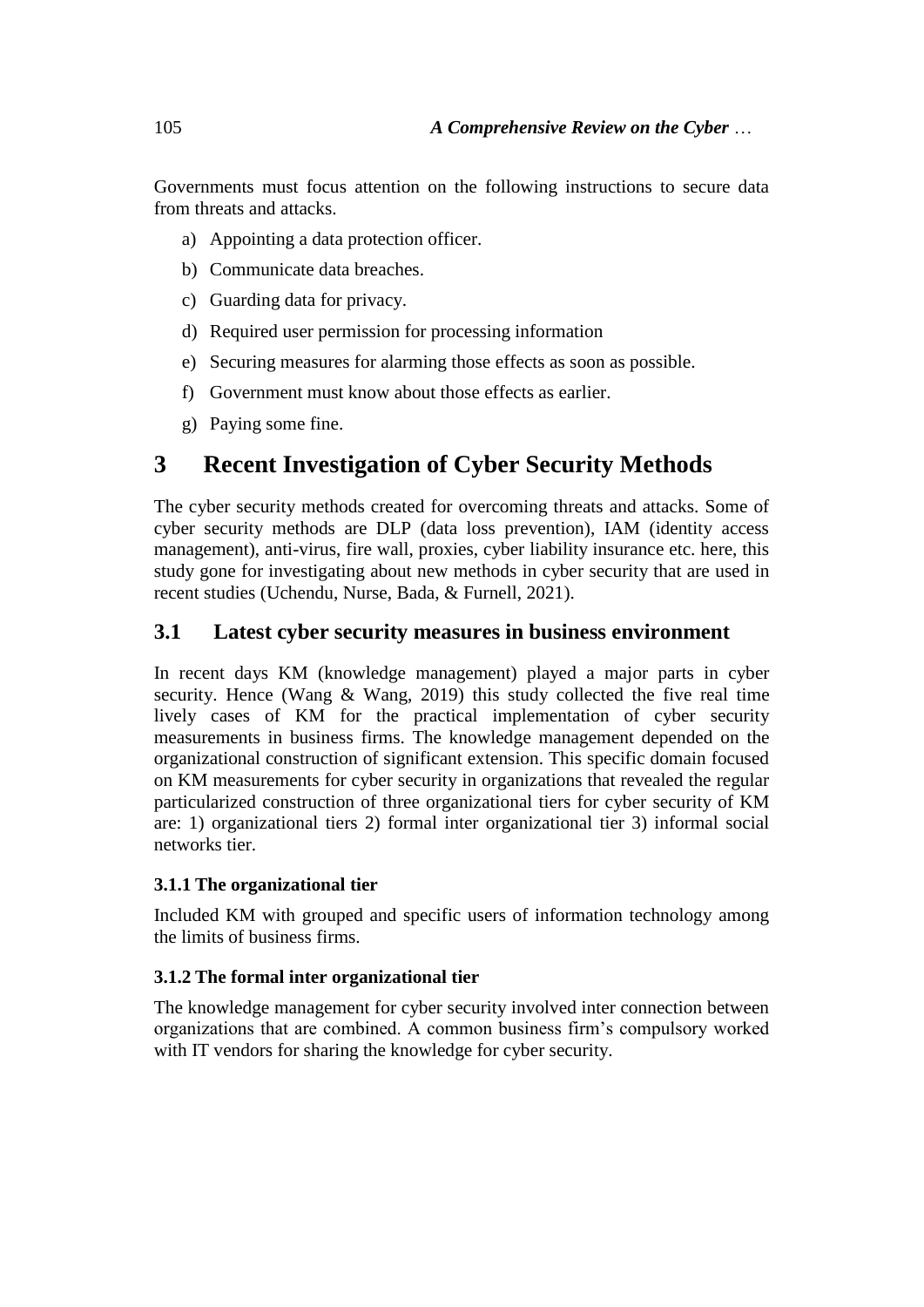#### **3.1.3 Informal social networks tier**

The explanation and skilled conversations by unofficial networks ride the learning of cyber security and knowledge sharing. The outcome of KM are frequently hard for measuring and it had been a constant and long run processes hence it hard accessing intermediated results.

#### **3.2 Risk assessment in cyber security**

The travel and tourism organizations sector had emerged in developing technologies that recreated services, consumer experiences and products, and also the cyber system increased vulnerability in security measures and risks. In past years this high profiled organizations created a negative impact of not showing any attention towards the risks in cyber security. Here,[\(Georgiadou, Mouzakitis,](#page-19-1)  [Bounas, & Askounis, 2020\)](#page-19-1) some of attacks and threats that impacted negative feedback in travel and tourism sector are POS (point of scale) attacks, third party attacks, malware attacks, ransom attacks, cognitive hacks. Therefore, [\(Paraskevas,](#page-21-1)  [2020\)](#page-21-1) examined the cyber security measures an risks driven approach and it concentrated mainly on three areas for eliminating risks and implementing cyber security protected systems a) likelihood management b) consequence management c) organization's human element.



Figure 2: Self-assessment tool for risk assessment for cyber security [\(Toth, 2019\)](#page-21-2) Study made cyber security assessment tool for identifying, protecting, detecting, responding, and recovering the business organization. Using these strategies risk assessment was created to eliminate cyber security threats in organization. Similarly, [\(Alali, Almogren, Hassan, Rassan, & Bhuiyan, 2018\)](#page-18-1)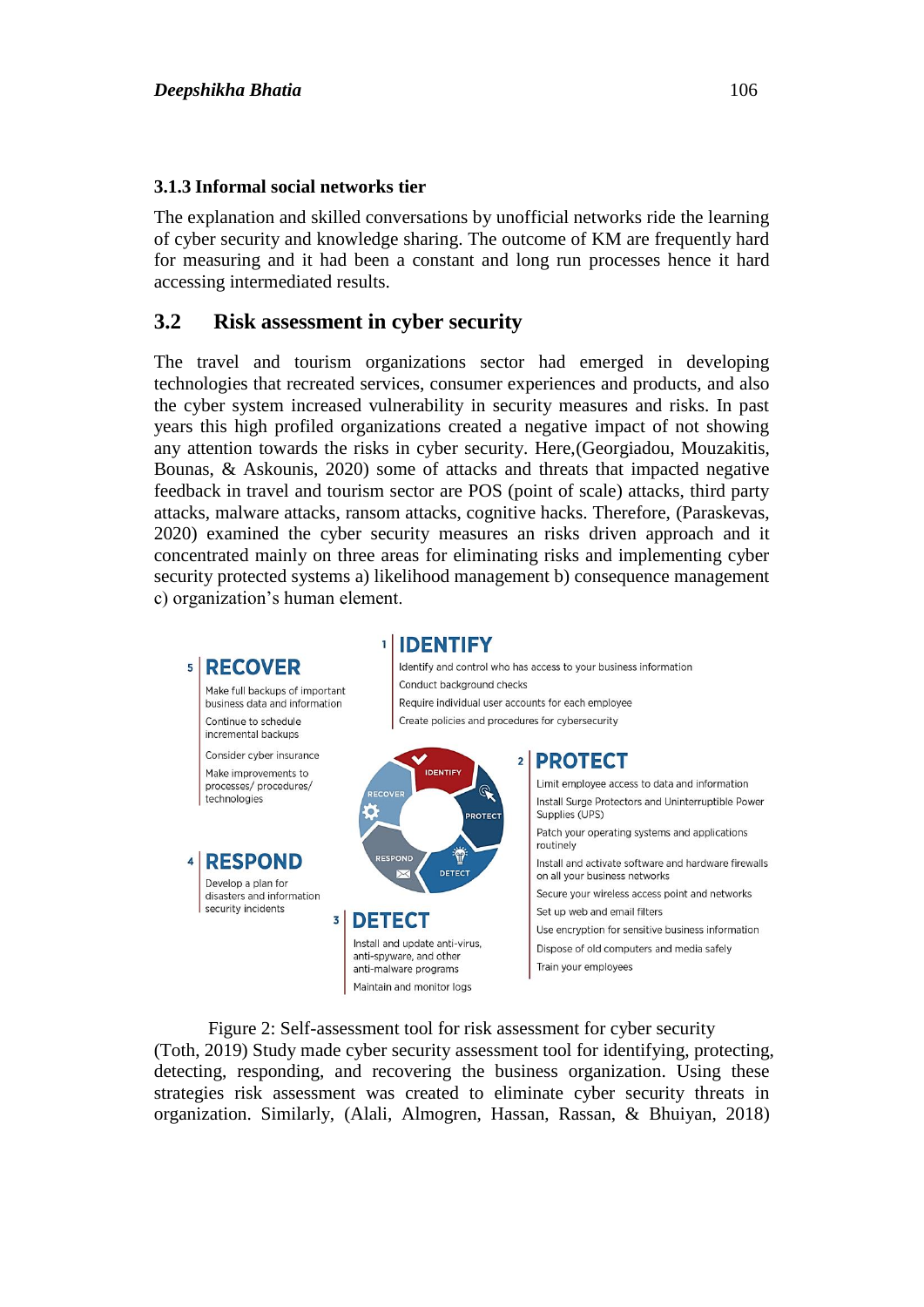described the effects of offender actions that based on the practical nature of offense and victim and on the basis of long term or short term impacted offended cyber-crime on internet world. Most recently many countries in world faced various types of cyber-attacks and threats like website defamation, denial of service (DoS), malware, phishing and spam email threats. Hence,[\(Humayun,](#page-20-1)  [Niazi, Jhanjhi, Alshayeb, & Mahmood, 2020\)](#page-20-1) come into existence developed a unique cyber security risk assessment model for tackling the threats and attacks. Here, an FIS (Fuzzy inference model) produced risk assessment based model that used for the treating threat, vulnerability, used for particular order of risks that mistreated the complete entity and tried to resolve the problems in likelihood.

The sugeno type and mamdani type FIS techniques are used for assessing the risk calculations. However the resulted measurement earned only medium of 53.89% so it to be treated for further improvements.

#### **3.3 A modern method for cyber security**

The [\(Jeyaraj & Zadeh, 2020\)](#page-20-2) present investigation examined in what way firms cyber security reactions became isomorphic over the period of time. Structuring on organizational theory, this study explained about the coercive pressures, mimetic pressures, and normative pressures were impacted in cyber security feedback and reactions. The inputted data had been collected from annual report of 10k organizations and it explained about reactions and responses of cyber security that controlled on the regard of previous security violations and accesses for sources of slackness.

The calculated measurements offered an initial proof of isomorphism in cyber security reactions and responses of firms but the sample space or size may examined as less.

Cyber security in nuclear power plants had been increased in recent times and also in related firms like manufacturing industries, regulators, operators and research institutes that considered with lots of concerned efficient applications of cyber security for difficult digital assets in nuclear power plants.

It had been an important for analysing and researching that how efficiently it applied for NCS (nuclear cyber security) needs. The supplementary points of NCS technology had been evaluated by various cyber security methods like assessments, SDL (software development lifecycle) and cyber security assurance. [\(Son, Choi, & Yoon, 2019\)](#page-21-3) This paper implemented above methods effectively for applying, developing, regulating and evaluating cyber security nuclear power plants and its digital systems.

A socio-technical framework was utilized to identify and respond to any type of vulnerabilities which reduced the gaps between existing social and technical in information and cyber security solutions which shown in figure 3.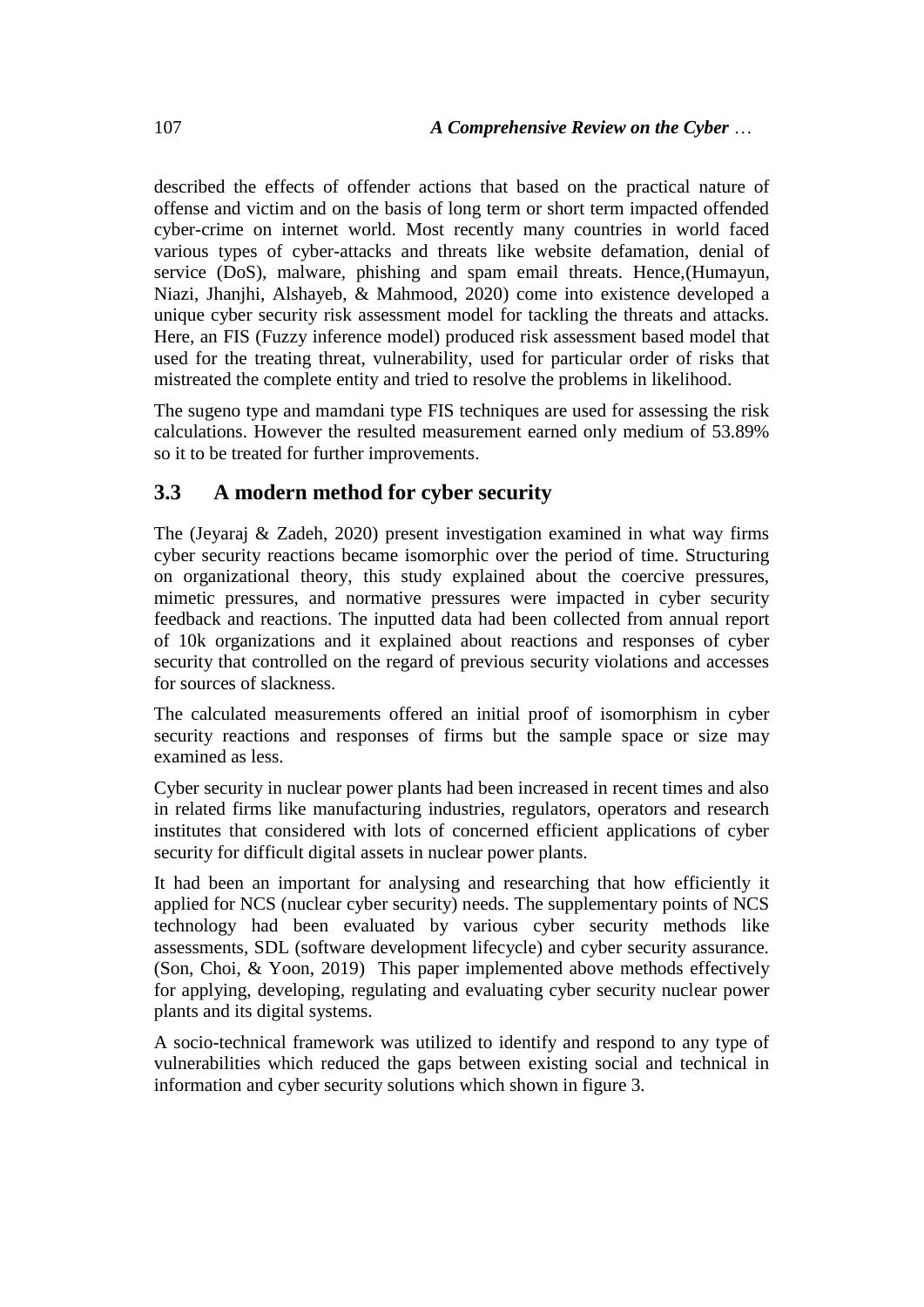

Figure 3: STS-CF (Socio-Technical systems – Cyber security Framework) [\(Malatji, Von Solms, & Marnewick, 2019\)](#page-20-3)

Thus, the followed theories examined about how new methodologies protected the security systems and how it controls cyber threats and attacks in cyber security technology.

## **4 Implementation of Cyber Security in Various Organizations**

The system should be secured and well maintained, cyber security had been a significant method for securing and sustaining the data and network area in organizations. Some of various organizations that implemented cyber security in firms and examined how it controlled organizations threats.

### **4.1 Cyber security in railway industry**

The railways included a complex construction in transport industry and influenced importantly among public in society. Whereas railway had been pillar of society, the data driven techniques ensured the regular operation, planning, potential future investments and effective maintenance. The important objective of [\(Thaduri,](#page-21-4)  [Aljumaili, Kour, & Karim, 2019\)](#page-21-4) this paper for risk management techniques for securing data in the infrastructure of railway E-maintenance. The followed threats that suppressed in this suggested paper are: snooping, scavenging, tapping, traffic analysis, DoS, procedure violation, eavesdropping, jamming telecom, programming errors, failure from omitting errors in data and maintaining data entry systems.

The ongoing cyber security systems in railways are CYRAIL43 project and a shift 2 rail project [\(Kour, Aljumaili, Karim, & Tretten, 2019\)](#page-20-4). The researchers suggested a technique for extreme, high level security and risk assessment based on the IEC 62443 standard in railway domain. The internet based railway E-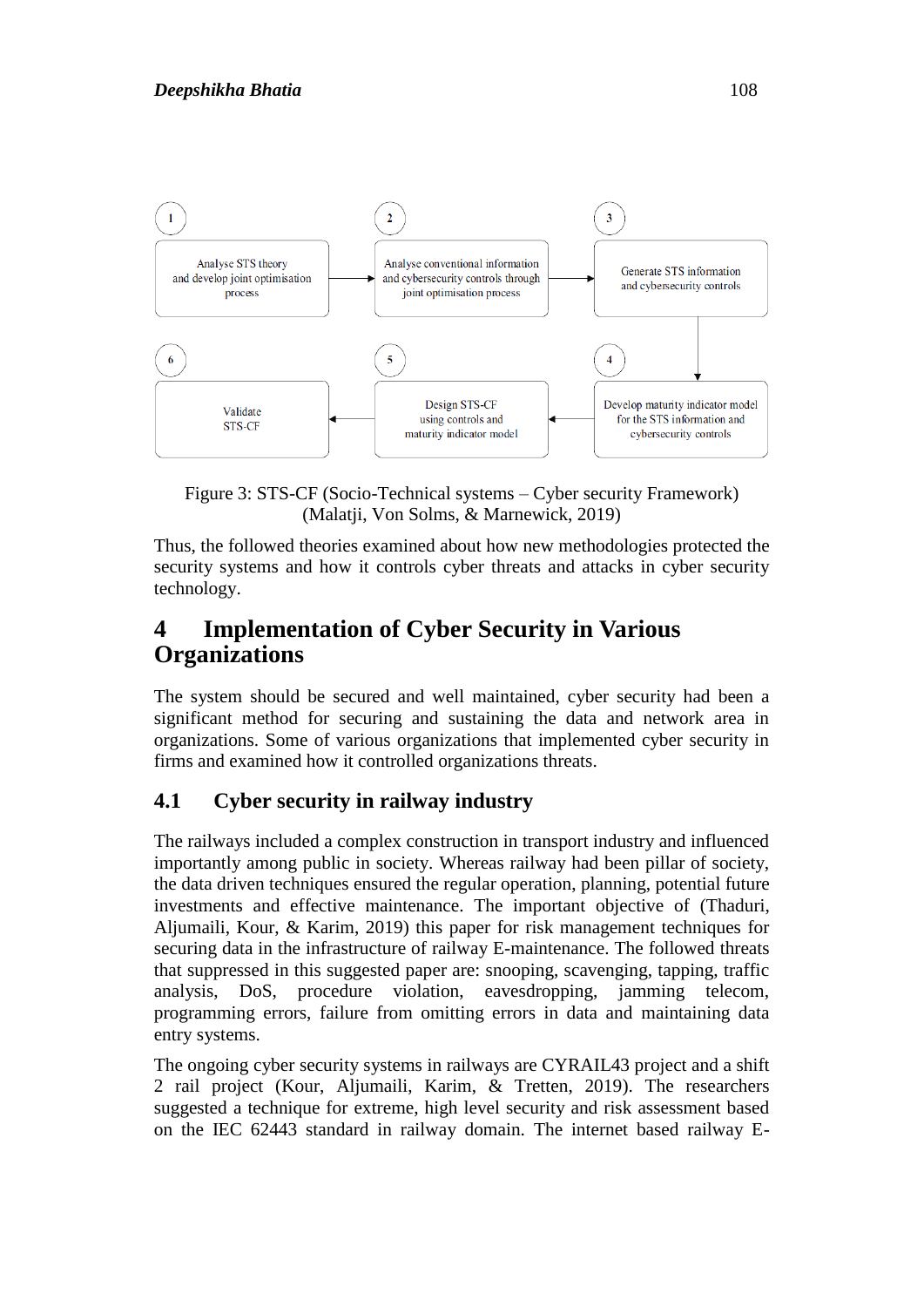Maintenance solutions are migrated along with cloud computing area and big data analytics used for analysing and visualizing the high quantity of data in cloud platform. Hence, cyber security hindered the enhancement of cloud platform on the basis of big data for maintaining purposes. Additionally, [\(Kour, Karim, &](#page-20-5)  [Thaduri, 2020\)](#page-20-5) theory explained and developed a maturity model for railway organizations, C2M2 (cyber capability maturity model) had been picked up for accessing the cyber security capacity of railway industry. This method implemented by followed instruction, a fresh maturity level maturity indicator level (MIL4) had been suggested in C2M2 model. Then, C2M2 model supported by modern security analytics and created a threat intelligence for developing the R-C2M2 (railway cyber security capability maturity model).

#### **4.2 Cyber security in marine organizations**

The hackers are decently increases the awareness of cyber-attacks and vulnerabilities among the marine sector hence, the existed risk assessed system tools that may not sufficiently represented the special nature of marine cyberattacks and threats. Therefore, [\(Tam & Jones, 2019\)](#page-21-5) this paper introduced modelbased framework for MaCRA (marine cyber risk Assessment) which considered a consolidation of marine and cyber factors with the challenges of configurations, ship functionalities range, environmental and user's factors. The current study aimed for presenting intensively marine cyber risks factors and informed to marine community while taking decision in cyber security systems. Thus it provided the necessity profiles for marine cyber risk factors and supported for increasing insurers, operators, mariners, regulators all over the world marine cyber security measures. For the further research MaCRA had been suited for practical application in real world usage and increased its usability on the basis of software tools. [\(Hopcraft & Martin, 2018\)](#page-20-6) suggested international maritime organization, to create resilient and robust cyber security regulations. This study also created an advanced standardized cyber code for legal binding instrument. This instrument will face cyber threats in maritime networks. [\(Das & Morris,](#page-19-2)  [2018\)](#page-19-2) a midstream marine organization oil terminal tested five system models for strengthening cyber security in the maritime organization.

- Strong physical system
- Cyber-physical system link
- PLC (programmable logic controller)
- Cyber security network
- HMI (human machine interface)

To assess the challenges in maritime navigation [\(Androjna, Brcko, Pavic, &](#page-19-3)  [Greidanus, 2020\)](#page-19-3) this study suggested to implement multiple PNT (positioning, navigation, timing) systems on maritime vessels for complementing navigation through GPS. In addition to, [\(Progoulakis, Rohmeyer, & Nikitakos, 2021\)](#page-21-6) this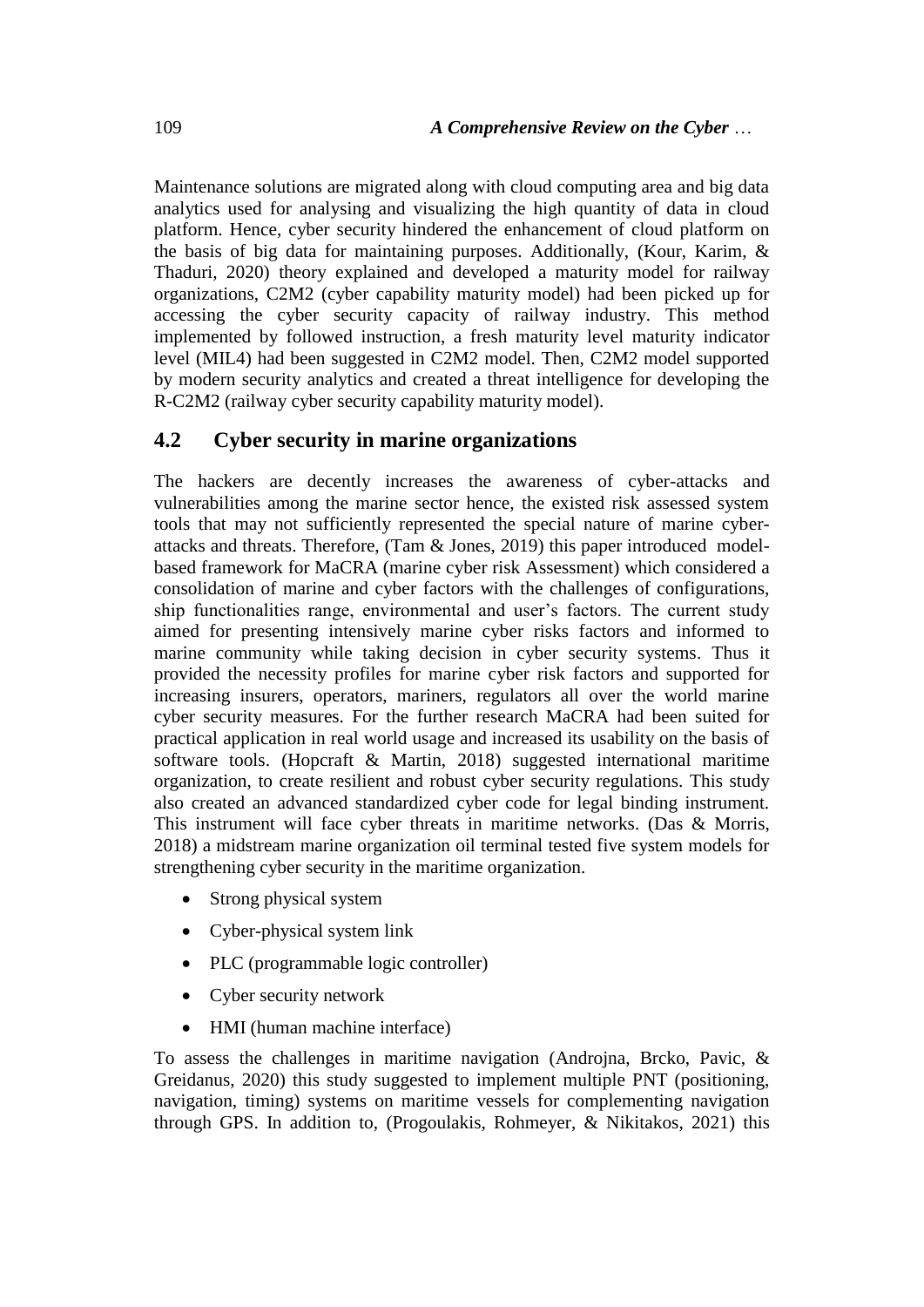study intended to use API STD 780 SRA (security risk assessment tool) and bow tie analysis for assisting maritime assets owners with cyber security measures.

### **4.3 Cyber security in health care system**

In recent days cyber security had been violating in health care systems that stick patients into privacy risk and caused to lost faith in management of health organizations. Although these threats added extra danger to patients health safety and also financial safety to organizations of health system.

Therefore, [\(Bhuyan et al., 2020\)](#page-19-4) explored the main type of cyber security in health organizations by selecting four players that contributed for cyber-attacks and security in this particular organizations for identifying the mistakes and eliminating threats in it.

- 1) Cyber attackers: These attackers constituted the major threat for cyber security.
- 2) Cyber defender: The cyber defender was a generic name that adopted for large array of separate one, which strongly worked for ensuring cyber security.
- 3) End users: End users played an important part for safe guarding cyber systems.
- 4) Developers: These developers are needed for assuring security and eliminating mistakes and problem that attacks cyber systems.

The following cyber threats that attacked health care systems in recent days are privilege escalation, MITM (man in the middle), cryptographic attack, structured query language injections exploit, Trojans, and worms. Hence this study explained about the pre cautionary measures that had been taken for cyber security systems and identifying attacker's path and blocked it. [\(Askar, 2019\)](#page-19-5) suggested STAMP (System-theoretic accident model and process) for finding hazards and system safety measurements, and analysing loss in physical system. [\(Jalali & Kaiser, 2018\)](#page-20-7) encouraged to move health care system into cloud based hosted services. Using latest technology with strong cyber security measures for detecting unauthorized access on devices. Strong firewall network for staff, patients, medical devices. Strict policy for technology procurement.

## **5 Cyber Security Methods in India**

In past decades the security in cyber systems had gained more importance in international agencies and governments. Cyber space had been an emerging technology in growing economic conditions as well as also to citizens in world wide.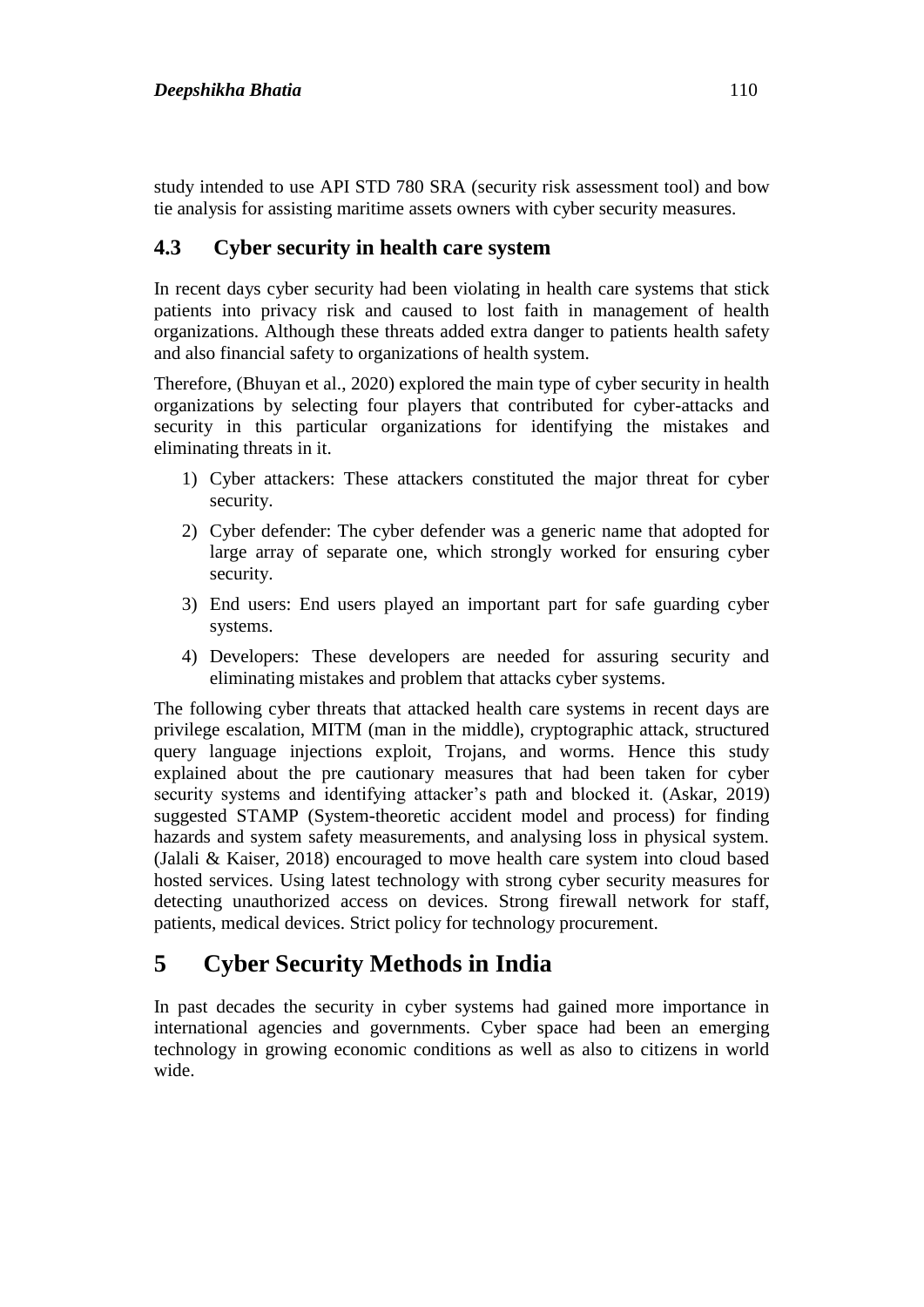### **5.1 Country level frame work in cyber security**

For generating assurance, activities that had been taken by a country for encountering cyber threats that essential for maintaining perfect secured systems. Hence, [\(Bahuguna, Bisht, & Pande, 2020\)](#page-19-6) this aimed for offering a fresh and new aspects that focused on country wide's cyber security bench marking and its assurance. The above presented an analysis technique for adopting countries cyber security assessment and generating a great assurance of cyber quality measures. The data gathered from 37 different countries including India and learned knowledge about worldwide scenario of security measures by adopting cyber security methods.

The experimental results differentiated by i) types of actions in cyber security preprocess of bench marking ii) special tools and techniques for implementing bench marking iii) bench marking's frequency actions iv) bench marking had been implemented by it type and name v) bench marking's output procedure. Finally, absence of over reacting frame work and assurance in cyber security at the competition of national level of bench marking on the basis of adhoc. Hence, the visibility absent in cyber system procedure of a country.

The cyber security practices are spread with wide range for improving posture in cyber security but metrics of bench marking performance was absent. According to this analysis looked forward for emerging cyber security assurance by developing frame work in India.

#### **5.2 Cyber assessment in country level**

Cyber security threats are overcome by secured implementation of ICT (information and communication technologies) and ICT related services. For protecting national level organization's information encountering cyber threats by implementing advanced cyber security measures.

Wherefore, all countries had been implementing various measures and spending important sources and improved cyber security facility in organizations and implementing difficult cyber security systems. [\(Bahuguna, Bisht, & Pande, 2019\)](#page-19-7) the followed paper mainly focuses on cyber security that prompting on Indian organizations. On board two TTX (table top eXercises) and five workshops were executed for collecting data form entering entities in mediator based and selfassessed mode in cyber security by six dimensions.

- a) Initial elements, priorities and challenges.
- b) Technical and legal measurements.
- c) Organizational measurements.
- d) Sharing information and Co-operation.
- e) Awareness augmentation and capacity building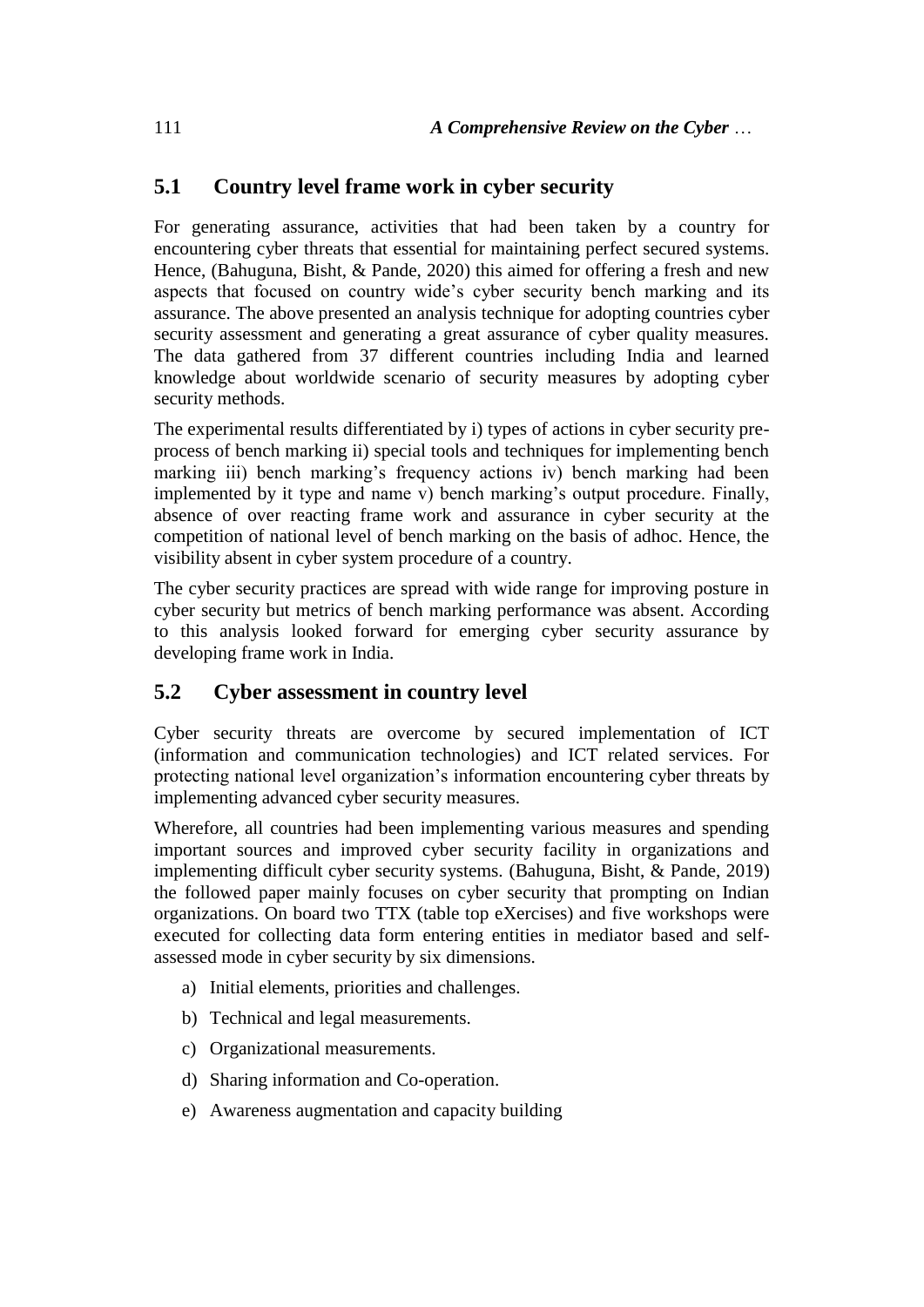Cyber security implemented in maturity assessment of organizations in India. The followed workshops and table top exercises are further used for highest security measures of cyber security organizations. The assessment validated security and blocked form unwanted threats and attacks. The data had been gathered and analysed the scenario of cyber security within Indian organizations. Future research for adopting the above measures in all organizations in India.

### **5.3 Cyber security in energy sector organizations of India**

Cyber threat resulted high cost, downtime, efforts and affects psychological conditions of organization's environment that destroy the firm's performance and not only firm's economy and also national economy growth. [\(Venkatachary,](#page-22-2)  [Prasad, & Samikannu, 2018\)](#page-22-2) aimed for highlighting the numerous security attacks and threats on the energy constructive structure and its effects. In this discussion emphasising world security in cyber system of organizations. The author gathered numerous observations in energy sectors had moved up from bottom to second highest. The energy sector had been vulnerable. The hackers and attackers focused on collecting information and details that also created financial loss, hence the energy firm's needed to be more aware of these risks for protecting its important and valuable information as well as ICS or SCDA networks of organizations. Cautious methods are needed for mitigating the effects of threats in the structure of cyber-attack and cyber terrorism. The past historical data and authenticates documents data had been implemented as measurements for analysing and providing constant answers. Creating powerful public and private partnership had been needed for documenting the problems where, authenticated documents implemented for discovering and learning future knowledge about cyber-attacks. An adjusted computer had been resource area for attackers for entering network security system and retrieving data. Thus, it had been a significant and crucial for securing the operating system of computer. Conducting awareness program that helped for identifying social engineering threats.

#### **5.4 Cyber security in Rajasthan's E commerce sector**

The cyber-crime problems and issues were creating critical challenges in all sectors, and organizations and it integrated in the fields of national security, financial transaction trust and safety, personal information privacy and web surfing so far. Wherefore, improving the range of awareness about cyber security and offering ideas for ensuring privacy and safety measures of gadgets and devices. [\(Adholiya & Adholiya, 2019\)](#page-18-2) Here, investigating the knowledge of regular and public e-banking sectors with cyber security measures and ideas in Udaipur, Rajasthan by focusing on various security threats and attacks in online activities by non-financial or financial with gathered information via questionnaire. The latest banking services or electronic banking service users are the defendants and their responses and comments were assessed into statistical method as regression and F-test. Hence, it used for analysing for identifying the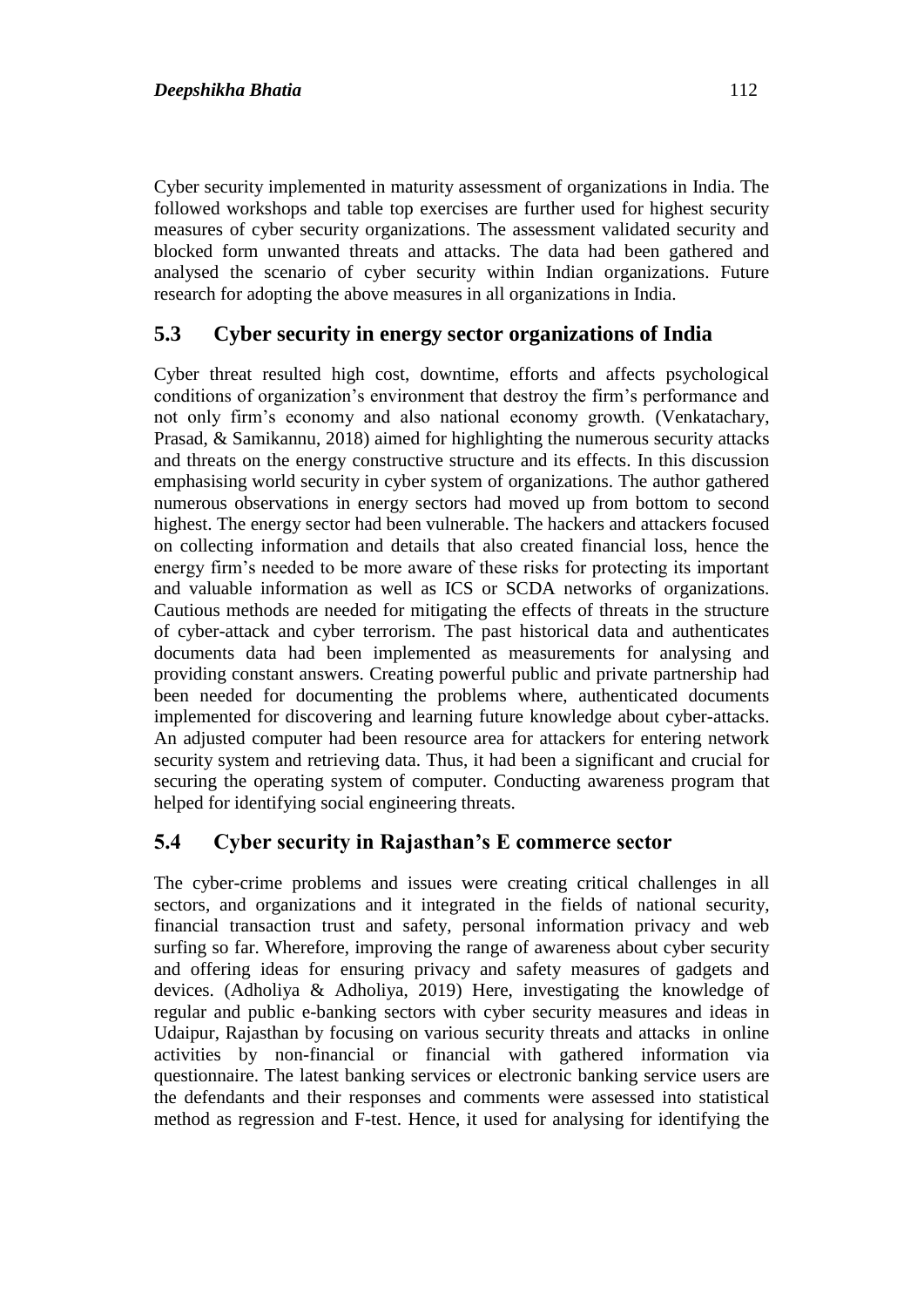highest level of awareness about cyber threats and issues that impacted on banking and social economical services. The statistical testing method supported for interpreting the social economic constraints played an important part for increasing the customer's knowledge about cyber security attacks and threats and providing ideas and tricks for overcoming the cyber security issues. The banking customers of Udaipur district in Rajasthan, had learned perfect amount of awareness about security issues and privacy problems by improving cyber security measures to their electronic and banking devices.

| S.no           | Author<br>name                                 | Region     | <b>Attacks</b>                                                                                                                                                                                                                                                                             | <b>Potential Impacts</b>                                                                                                                                                                                                                                                                                         |
|----------------|------------------------------------------------|------------|--------------------------------------------------------------------------------------------------------------------------------------------------------------------------------------------------------------------------------------------------------------------------------------------|------------------------------------------------------------------------------------------------------------------------------------------------------------------------------------------------------------------------------------------------------------------------------------------------------------------|
| $\mathbf{1}$   | (He $\&$<br>Zhang,<br>2019)                    | <b>USA</b> | Some organization's<br>$\bullet$<br>employees are lack in<br>cyber security<br>knowledge.<br>Hence, if threats<br>$\bullet$<br>occurred it may not<br>cleared or solved<br>immediately.<br>In between this cyber<br>$\bullet$<br>attacker theft all<br>valuable information in<br>systems. | For improving the<br>$\bullet$<br>single employees'<br>cyber security<br>knowledge and<br>behaviour the<br>organizations should<br>engage employees<br>and training for<br>developing cyber<br>security awareness<br>programs.<br>So it motivated the<br>employees and<br>staying alert and<br>solving issues in |
| $\overline{2}$ | (Sriniv<br>as,<br>Das, $&$<br>Kumar<br>, 2019) | India      | <b>Viruses</b><br>Phishing<br>Trojan horses<br>Worms<br>DoS<br>Illegal access<br>Theft of valuable<br>information.                                                                                                                                                                         | minutes.<br>The CIMF (cyber<br>security incident<br>management<br>framework) are<br>implemented in this<br>study.<br>The three objectives<br>of this method are:<br>Security operations<br>Computer<br>$\bullet$<br>emergency response<br>centre<br>Technology infra-<br>structure.                              |
| 3              | (Kaba                                          | South      | Minimal management                                                                                                                                                                                                                                                                         | Cyber security in                                                                                                                                                                                                                                                                                                |

Table 1: various cyber security attacks and prevention - globally especially in India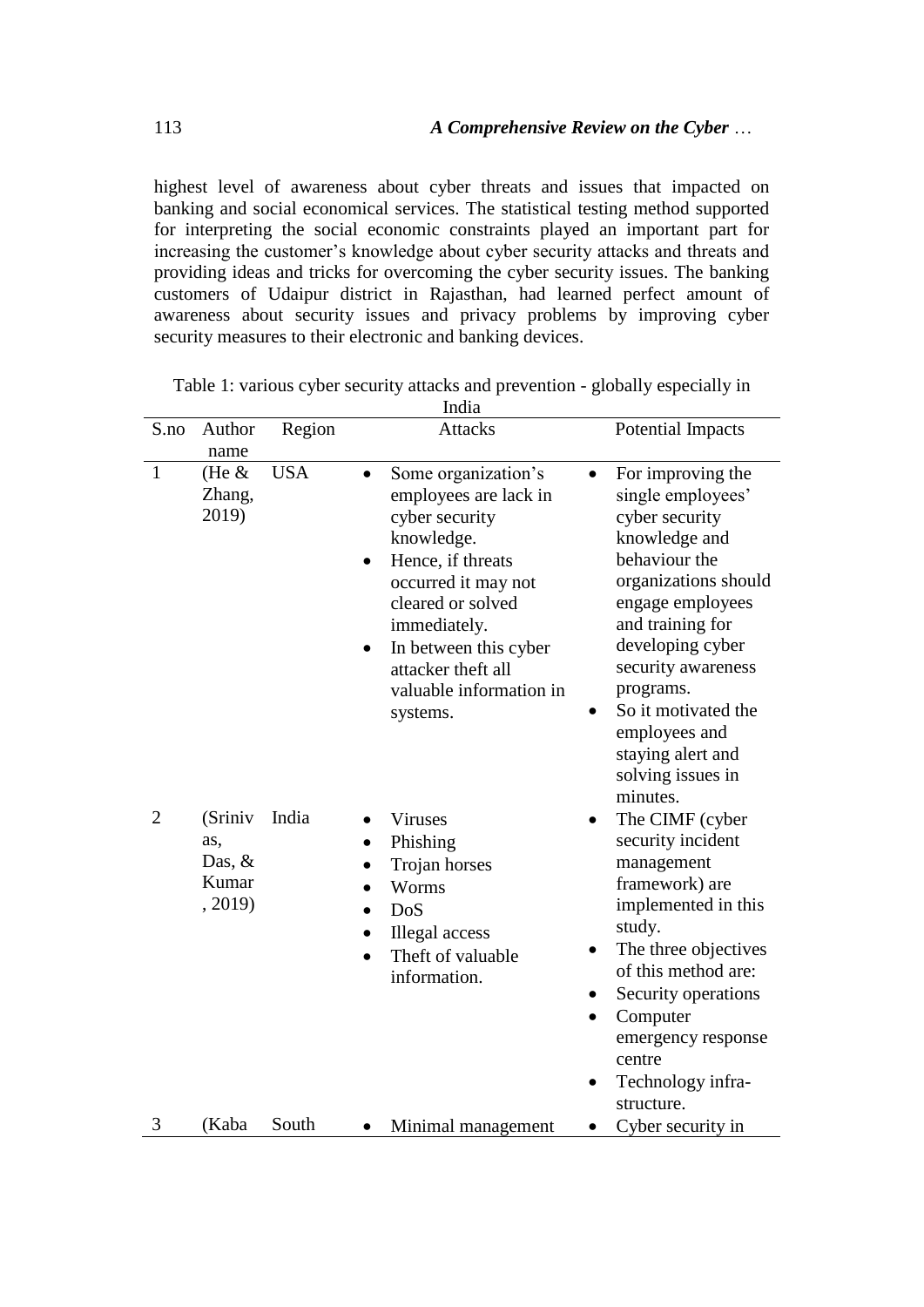|                | nda,<br>Tanner<br>$, \&$<br>Kent,<br>2018)                                    | Africa                                            | support<br>Low budget priority<br>Size less vulnerable<br>Less technologically<br>$\bullet$<br>complex<br>Difficulty while using<br>cyber tools<br>Priority in complaint<br>policies and<br>regulations. | SME (small and<br>medium firms) are<br>significant in<br>developing<br>countries.<br>Some factors needed<br>to be concern are:<br>Internal factors<br>$\bullet$<br>Handling<br>institutional<br>pressures.<br>Consumer and<br>technological related<br>concerns. |
|----------------|-------------------------------------------------------------------------------|---------------------------------------------------|----------------------------------------------------------------------------------------------------------------------------------------------------------------------------------------------------------|------------------------------------------------------------------------------------------------------------------------------------------------------------------------------------------------------------------------------------------------------------------|
| $\overline{4}$ | (Georg<br>iadou<br>et al.,<br>2020)<br>(Oyela<br>mi &<br>Kassi<br>m,<br>2020) | Greece                                            | Threats in critical<br>domains<br>Not enough high<br>standard security in<br>high tech domains                                                                                                           | Security culture<br>frame work model<br>Continuity<br>trust and Access<br>$\bullet$<br>assets<br>security governance<br>$\bullet$<br>operations<br>defence<br>$\bullet$<br>attitude<br>competency<br>behaviour<br>$\bullet$                                      |
| 5              | (Putha<br>1,<br>Mohan<br>ty,<br>Nanda<br>, $\&$<br>Chopp<br>ali,<br>2017)     | Australia                                         | <b>DDoS</b><br>$\bullet$<br>Vulnerabilities<br>Misconfigurations<br><b>Brute</b> force<br>Phishing                                                                                                       | awareness<br>The study used<br>SDP (software<br>defined perimeter)<br>replacing network<br>centric solutions.<br>Brute force and<br>phishing are<br>eliminated by SDP<br>and TLS combined<br>to secure clients                                                   |
| 6              | (Sahoo<br>Behera<br>$, \&$<br>Mohan                                           | Odisha<br>and<br><b>Bhubanes</b><br>war,<br>India | Lack of cyber security<br>knowledge<br>Data theft<br>Not aware of allocation<br>given by government                                                                                                      | encryption key.<br><b>OSSC</b> Odisha staff<br>selection committee<br>Women and child<br>development<br>Central poultry                                                                                                                                          |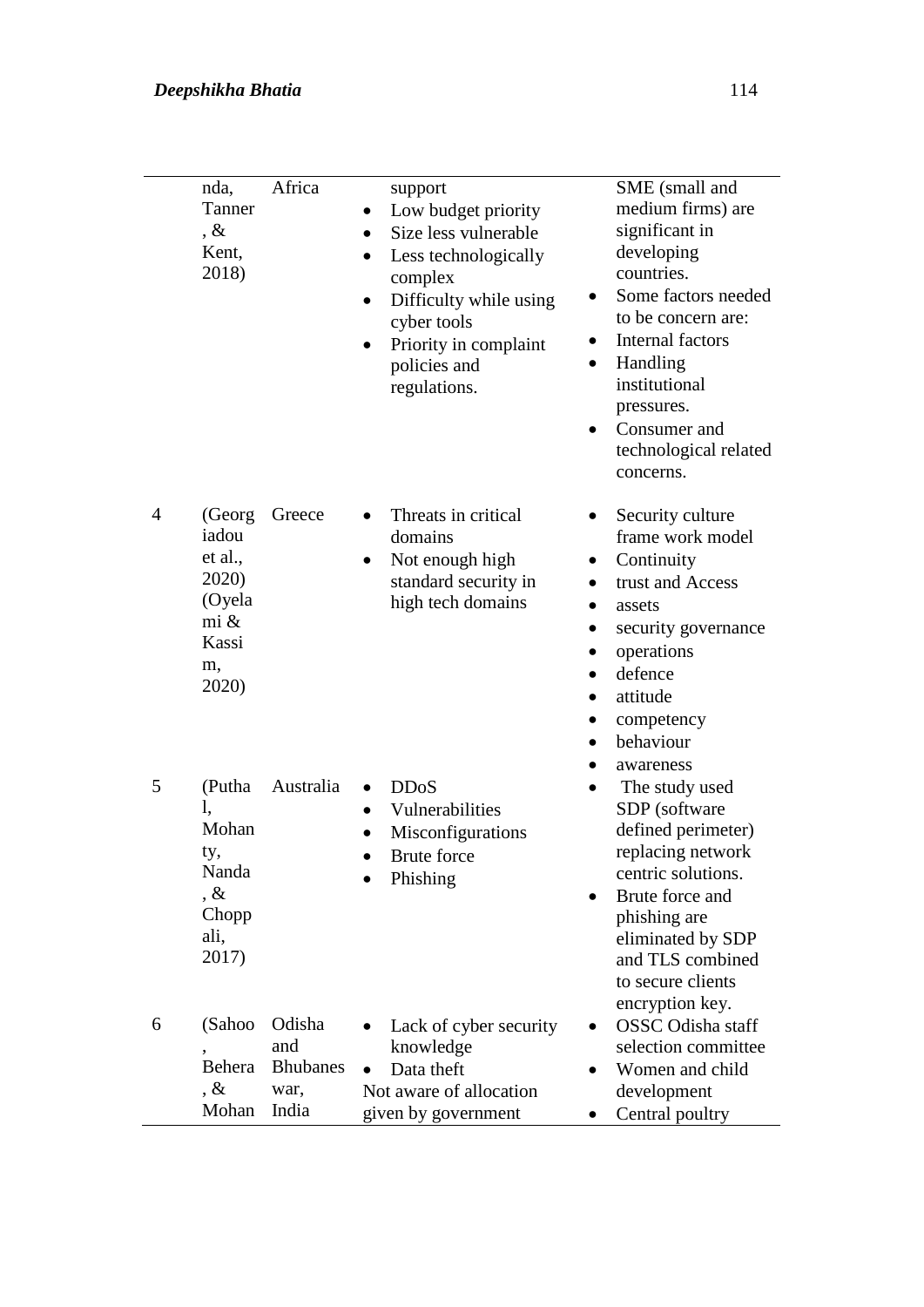| 7  | ty,<br>2018)<br>(Sun)<br>et al.,<br>2018) | Australia             | scholarships and funds to<br>particular individuals.<br><b>Threats</b><br>Indian<br>in<br>organizations<br>data,<br>network data,<br>reports<br>dataset, synthetic data,<br>data from websites and<br>retrieved<br>form<br>data<br>unknown sources. | <b>BDA</b> (Bhubaneswar<br>development authority)<br>There are some<br>methods used:<br>Cyber security<br>$\bullet$<br>incident analysis<br>Security issues in<br>$\bullet$<br>modelling<br>Feature engineering<br>$\bullet$<br>Data processing and<br>$\bullet$      |
|----|-------------------------------------------|-----------------------|-----------------------------------------------------------------------------------------------------------------------------------------------------------------------------------------------------------------------------------------------------|-----------------------------------------------------------------------------------------------------------------------------------------------------------------------------------------------------------------------------------------------------------------------|
| 8  | (Sun)<br>et al.,<br>2018)                 | Florida,<br><b>US</b> | Intentions of attackers<br>Intrusion prediction<br>$\bullet$<br>Attack projection and<br>$\bullet$<br>intention<br>recognition                                                                                                                      | collection<br>Model<br>$\bullet$<br>customization<br>Evaluation.<br>Based on this<br>$\bullet$<br>attacks models are<br>created some are:<br>Attack graphs<br>$\bullet$<br>Markov models<br>$\bullet$<br>Bayesian networks<br>Continuous models<br>$\bullet$<br>like: |
| 9  | (Akalp<br>$\&$<br>Torii,<br>2020)         | Japan                 | Malware types like:<br>$\bullet$<br>Trojan.WinLNK.starter,<br>Hoax.MSIL.seguras.a,<br>Trojan.WinLNK.Runne<br>r.jo<br>Attacks in nuclear<br>$\bullet$<br>plants and banks.                                                                           | Grey models<br>$\bullet$<br><b>Using OSINT tools</b><br>$\bullet$<br>are analysed and<br>used for cyber<br>stacks in India.<br><b>Currently OSINT</b><br>tools are used in<br>japan.                                                                                  |
| 10 | (Padm<br>avathy<br>$\mathcal{E}$          | Assam,<br>India       | Hacking<br>Email harassment<br>Identity theft<br>٠<br>Spoofing<br>defamation                                                                                                                                                                        | This organized<br>study collected the<br>responsible<br>activities of parents,<br>policy makers and<br>teachers.<br>They must look<br>$\bullet$<br>forward from being<br>victim of cyber<br>security threats and<br>attacks.                                          |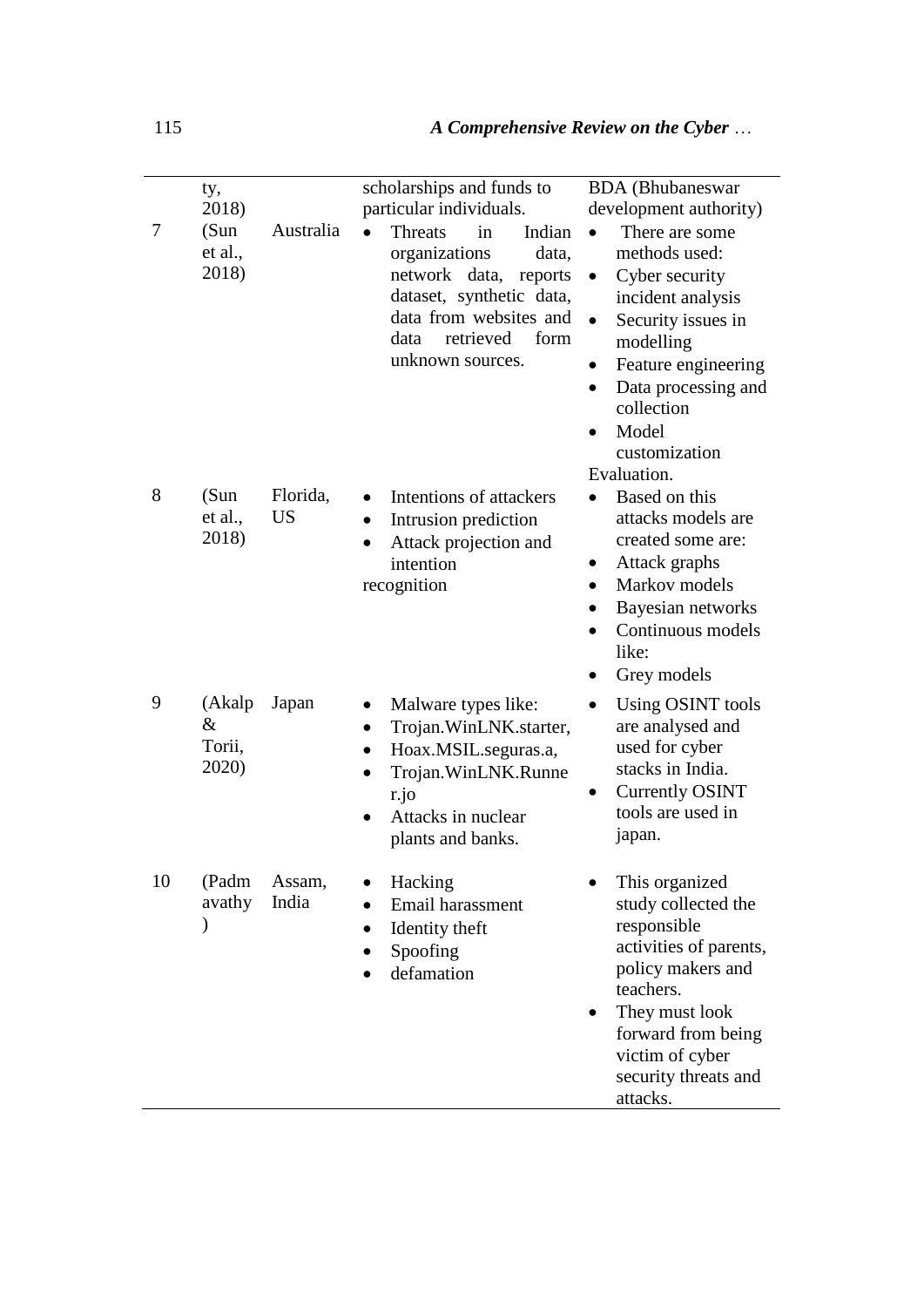## **6 Challenges of Cyber Security**

The most common cyber security challenges are discussed below. Although these are regular attacks and threats but it not been full diminished but some of them are controlled by new software and methods. And also some of threats boomed itself to another level of theft and hacks. The followed issues created user/organizations by facing more challenges for maintaining cyber security systems.

### **6.1 Ransom ware with double theft**

Ransom ware involved in hacking the user's data and prevented it from locating unless random amount had been paid by user. Ransom ware attacks are difficult for single user because they doesn't had enough knowledge about hackers. Moreover, hackers may not realised the user data even so they paid random amount to them. Random ware attackers used this hacking method as business for stealing amount from user[\(Almaiah, Al-Zahrani, Almomani, & Alhwaitat, 2021;](#page-19-9) [Mylrea, 2019\)](#page-20-10).

The double ransom theft are encrypted files and demands organizations for recovering process if organization doesn't pay or even they paid random amount the hackers leaked their confidential data in internet and it sold for heavy amount. Ransom ware had been more familiar in cyber security limitations in India. According to latest survey 82% of Indian organizations had been attacked by ransom ware [\(Rodgers, Attah-Boakye, & Adams, 2020\)](#page-21-12).

### **6.2 Cloud adopted exceed the security**

Adopting cloud had been raised in recent years. With a less man power organizations required accessing, scaling and flexible by cloud based resolutions. An average 75% of business enterprises securing data in cloud based structure had been most important concerns. Knowing about the knowledge of securing systems that initiated the joint servers in vendor's special surroundings for maintaining cyber security system with perfect cloud vendor environment.

Latest survey explained that some organizations are failed to achieve efficient cloud security system that showed 99% of attacks happened only by weak cloud storage and security system [\(Kafol & Bregar, 2017\)](#page-20-11).

### **6.3 A new focus on Mobile malware**

Mobile malware had been a developing malware in recent years because of digital world, the technology had been improved rapidly [\(Alshammari, Beach, & Rezgui,](#page-19-10)  [2021\)](#page-19-10). Everyone in the world had smart phones, even kids had been using mobile phones not only for education purpose but also for gaming. The initial reason for mobile malware the usage of non-secured URL or unknown WiFi source or other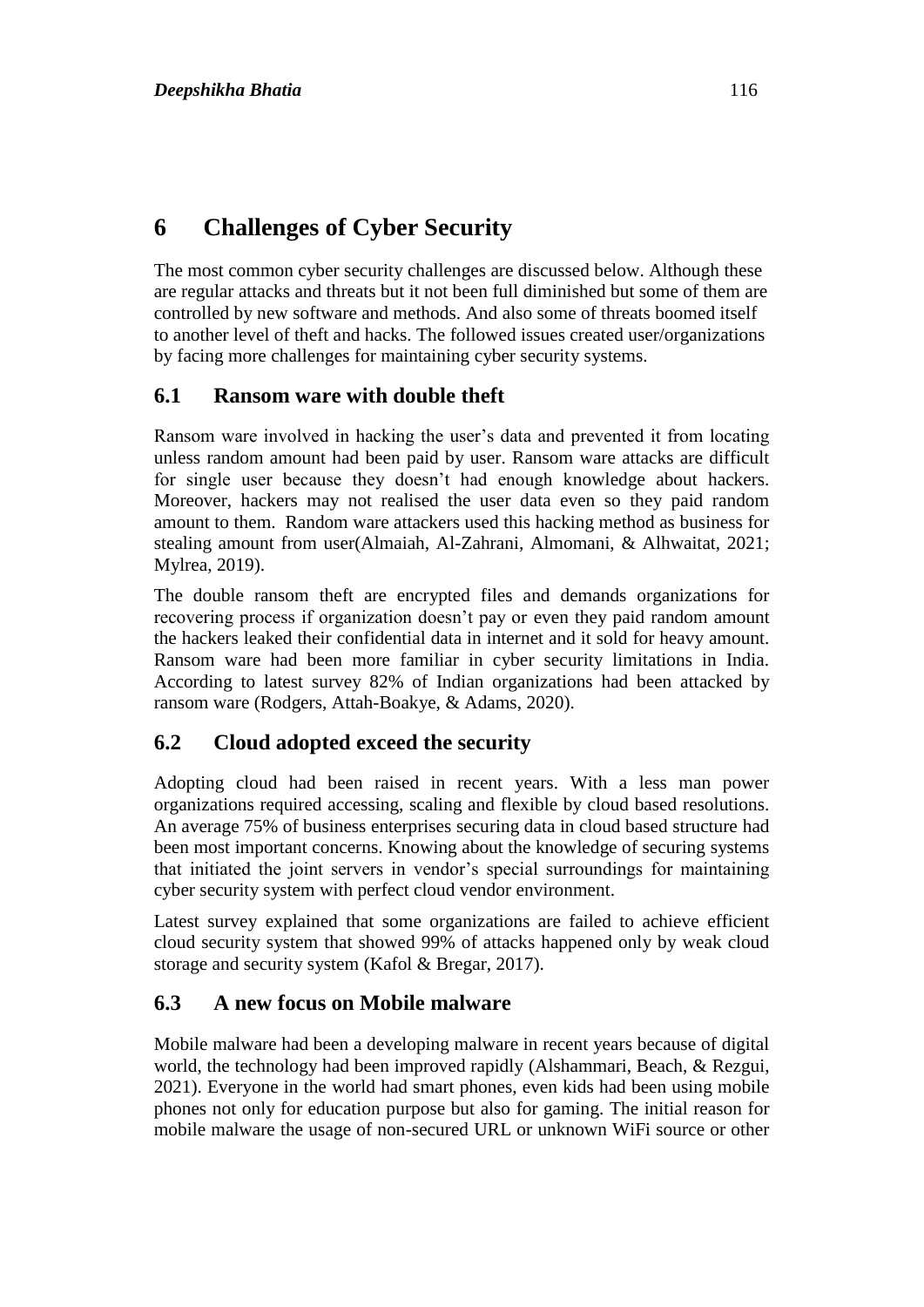internet resources. The mobile security report, showed about basic and initial stages of malware and how it had been developed into the mobile devices

According to 2021 survey 97% of organizations faced mobile malware form various vendors while using their internet sources[\(Aldawood & Skinner, 2019\)](#page-19-11). Vulnerable vendor's malware inherited Trojan, virus into server system of organizations. The application that are downloaded from malicious sources of internet and its related links had coated the mobile devices users with attacks and spam threats [\(Walker-Roberts, Hammoudeh, Aldabbas, Aydin, & Dehghantanha,](#page-22-3)  [2020\)](#page-22-3).

### **6.4 Still no control on phishing**

Phishing had been a one of the social engineering attacks more over it used for stealing user's data and confidential information like credit card numbers and passwords, and login details. The hackers used information for theft the money and also for illegal money transferring and online shopping. Phishing attacks are popular within the hackers as they used data as their advantage unless users found theft [\(Geluvaraj, Satwik, & Kumar, 2019\)](#page-19-12).

It had been a main threat in India according to latest report analysed 29,000 of practical security accidents among that 36% of data theft had been occurred by phishing that increased with 11% when compared to past year [\(Karjalainen &](#page-20-12)  [Kokkonen, 2020\)](#page-20-12).

### **6.5 A growing IoT attacks**

The practices of IoT (internet of things) devices had been a most popular in emerging technology because of it powerful and quick reaction timing with low cost. IoT devices are mechanical, computing and digital devices that transferred data independently through network. Some examples of IoT are laptops, desktops, smart security devices and mobile phones. Adopting IoT devices while it unpredictively increased the rate of cyber security issues [\(Kumar, Biswas, Bhatia, &](#page-20-13)  [Dora, 2020\)](#page-20-13). Attacks in IoT devices must resulted for the compromising of sensitive data user. Therefore guarding IoT devices form cyber security had been a most challenging on in these days.

| S.no | <b>Authors</b>                      | <b>Attack focused</b>                                                          | <b>Methodology</b>                                                                                 | <b>Applications</b>                                            | <b>Future</b><br>recommendations<br>and suggestions                                              |
|------|-------------------------------------|--------------------------------------------------------------------------------|----------------------------------------------------------------------------------------------------|----------------------------------------------------------------|--------------------------------------------------------------------------------------------------|
| 1.   | (Khatoun<br>&<br>Zeadally,<br>2017) | • Malware<br>infection<br>• Unauthorized<br>entry by users<br>• System failure | $\bullet$ Two factor<br>authentication<br>system with one<br>time passwords<br>• Such as Imprivata | city<br>$\bullet$ Smart<br>building<br><sub>or</sub><br>sector | $\bullet$ Future<br>recommendations<br>of the study to<br>ensure the smart<br>cities privacy and |

Table 2: Comparative analysis of cyber security methodologies and applications considered by traditional researchers.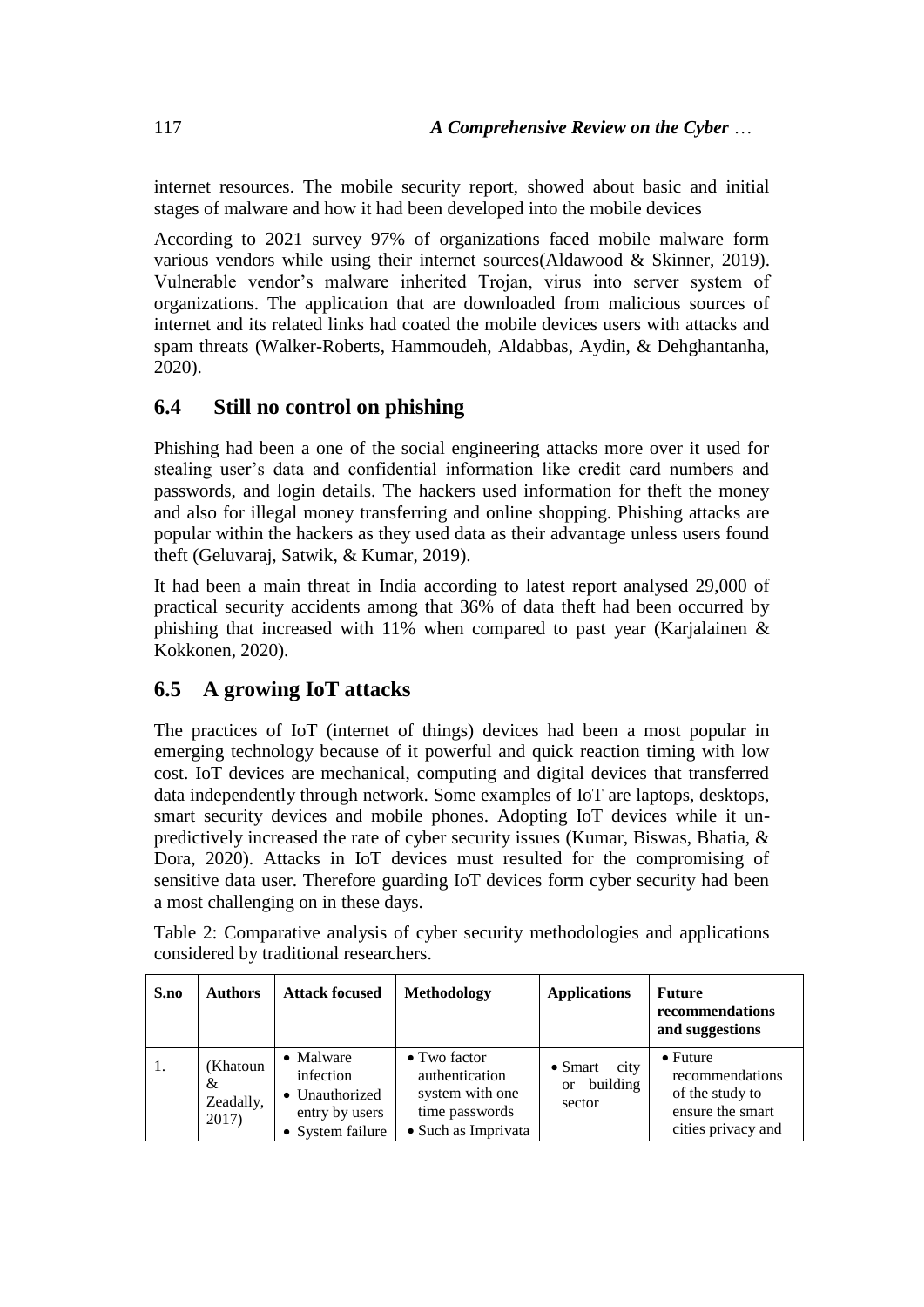|    |                                                                                    | • Controlling<br>fire system<br>• Damaging<br>and<br>controlling<br>lifts<br>• Modifying<br>smat meters<br>• Disabling<br>electricity and<br>water supplies<br>• Stopping RES<br>(renewablke<br>energy<br>system)                                | OneSign,<br>STMicroelectroni<br>cs, Comodo<br>security and<br>secure MCU.<br>• IoT forensics<br>such as DigiCert,<br><b>IoT PKI</b> solutions<br>• Data backup<br>solutions such as<br>CommScope<br>solutions,<br>Socomec<br>solutions. |                                                      | control as illegal to<br>government.<br>• Motivates public to<br>adopt smart cities<br>as a secured<br>system.                                                                                                     |
|----|------------------------------------------------------------------------------------|--------------------------------------------------------------------------------------------------------------------------------------------------------------------------------------------------------------------------------------------------|-----------------------------------------------------------------------------------------------------------------------------------------------------------------------------------------------------------------------------------------|------------------------------------------------------|--------------------------------------------------------------------------------------------------------------------------------------------------------------------------------------------------------------------|
| 2. | (Varela-<br>Vaca,<br>Gasca,<br>Ceballos,<br>Gómez-<br>López, &<br>Torres,<br>2019) | $\bullet$ Compliance<br>of cyber<br>security<br>polices in<br>software<br>organizations<br>• New software<br>installation<br>without<br>any<br>notification<br>· Installation of<br>malwares<br>while<br>installing<br>software<br>in<br>online. | • CyberSPL frame<br>work for the<br>configuration of<br>software<br>products, services<br>and applications.<br>• It automates<br>cyber security<br>management<br>while installing<br>software<br>configuration.                         | • Software<br>industry                               | • Future suggestions<br>are automatic<br>update of feature<br>models with<br>advanced<br>technology<br>·Diagnosis of cyber<br>security threats<br>before installations.<br>Make proposed<br>system as<br>mandatory |
| 3. | (Sohal,<br>Sandhu,<br>Sood, &<br>Chang,<br>2018)                                   | • Unauthorized<br>device attacks<br>in fog<br>environment<br>because of<br>data fetching<br>form online<br>• Malicious<br>edge devices<br>in fog<br>environment                                                                                  | • Cyber security<br>framework<br>utilized three<br>technologies such<br>as IDS (intrusion<br>detection<br>system), Markov<br>model, VHD<br>(virtual honeypot<br>device).                                                                | $\bullet$ Fog<br>environment<br>IT<br>in<br>industry | • Future of this<br>study, to integrate<br>the proposed<br>system with large<br>scale of ethical<br>hacking system and<br>create robust and<br>resilient technique<br>to deal with<br>hackers.                     |
| 4. | (Matta &<br>Cantelli-<br>Forti,<br>2019)                                           | • False<br>alarm,<br>less level of<br>threat<br>detection,<br>high rate of<br>false detection<br>and alarm                                                                                                                                       | • In this study,<br><b>APSS</b> (Airport<br>physical-cyber<br>security system)<br>was proposed to<br>enhance the cyber<br>security system in<br>airport.                                                                                | • Airport<br>industry                                | $\bullet$ The<br>proposed<br>suggested<br>system<br>this frame work in<br>critical<br>infrastructure with<br>minimum of effort.                                                                                    |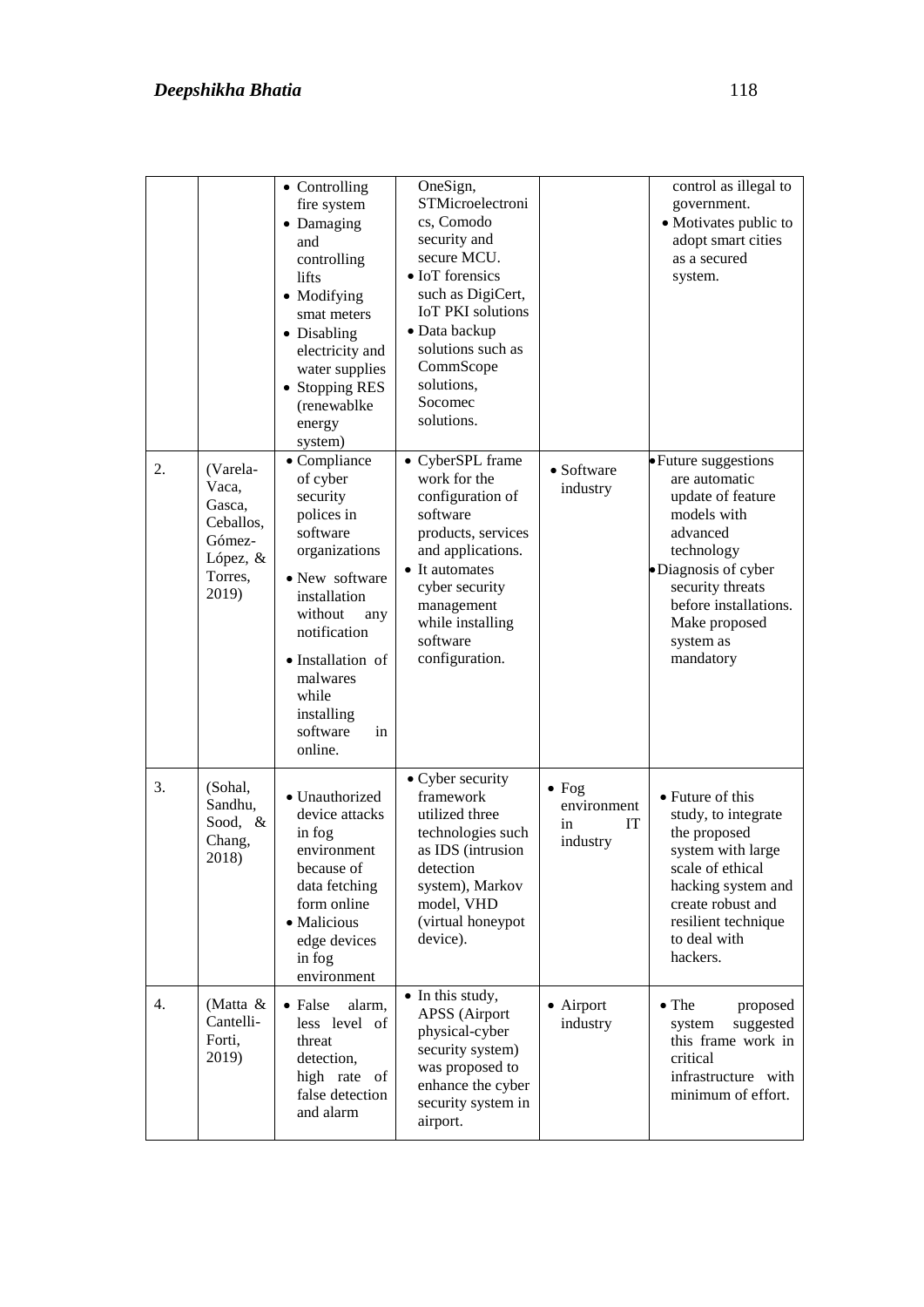| 5. | (Yousefi-<br>Azar,<br>Varadhar<br>ajan,<br>Hamey,<br>&<br>Tupakula | Intrusion in<br>$\bullet$<br>network and<br>malware<br>attacks                                                                                                                                                                                              | $\bullet$ This<br>methodology will<br>reduced false rate<br>of alarm and<br>increases the<br>confidence level<br>of threat<br>detection.<br>• This study<br>suggested a<br>feature learning<br>technique named<br>AE (auto<br>encoder). | • Embedded<br>security<br>systems             | • This study<br>recommended to<br>practically<br>implement the<br>proposed system in<br>sensor network in<br>Internet of things. |
|----|--------------------------------------------------------------------|-------------------------------------------------------------------------------------------------------------------------------------------------------------------------------------------------------------------------------------------------------------|-----------------------------------------------------------------------------------------------------------------------------------------------------------------------------------------------------------------------------------------|-----------------------------------------------|----------------------------------------------------------------------------------------------------------------------------------|
| 6. | , 2017)<br>(Baig<br>et<br>al., 2017)                               | • Malicious<br>code<br>• data threats<br>• confidentiality<br>and integrity<br>compromise<br>• Eves dropping<br>$\bullet$ DoS<br>(Denial)<br>of<br>Service<br>Attacks)<br>• Malware<br>injection<br>• Data locations<br>and<br>Regulation of<br>boundaries. | • This study<br>suggested, Smart<br>Grids, UAVs<br>(Unmanned<br>Aerial Vehicles),<br><b>BAS</b> (Building<br>Automation<br>Systems) and<br>smart vehicles<br>with cyber<br>security sensors<br>enabling with IoT                        | $\bullet$ Smart<br>city<br>infrastructur<br>e | • This study<br>recommended to<br>improve security in<br>Smart city with<br>ICT infrastructure.                                  |

A comparative analysis had been made for the various organizations. Smart city affected with various cyber security attacks, to rectify them UAVs, smart grid, BAS are utilized form over coming these attacks efficiently.

### **7 Conclusion**

As well known that, Cyber security had been a state of performing for the protection and retrieving data from networks, computer systems and other electronic devices from any category of cyber-attacks. The study showed about the organizations cyber security methods in India and how to overcome. [\(Reghunadhan\)](#page-21-14) The digitization of India by Indian government, an significant and special program for achieving digital communication over the country and transforming demographic, social and economic condition and political facets.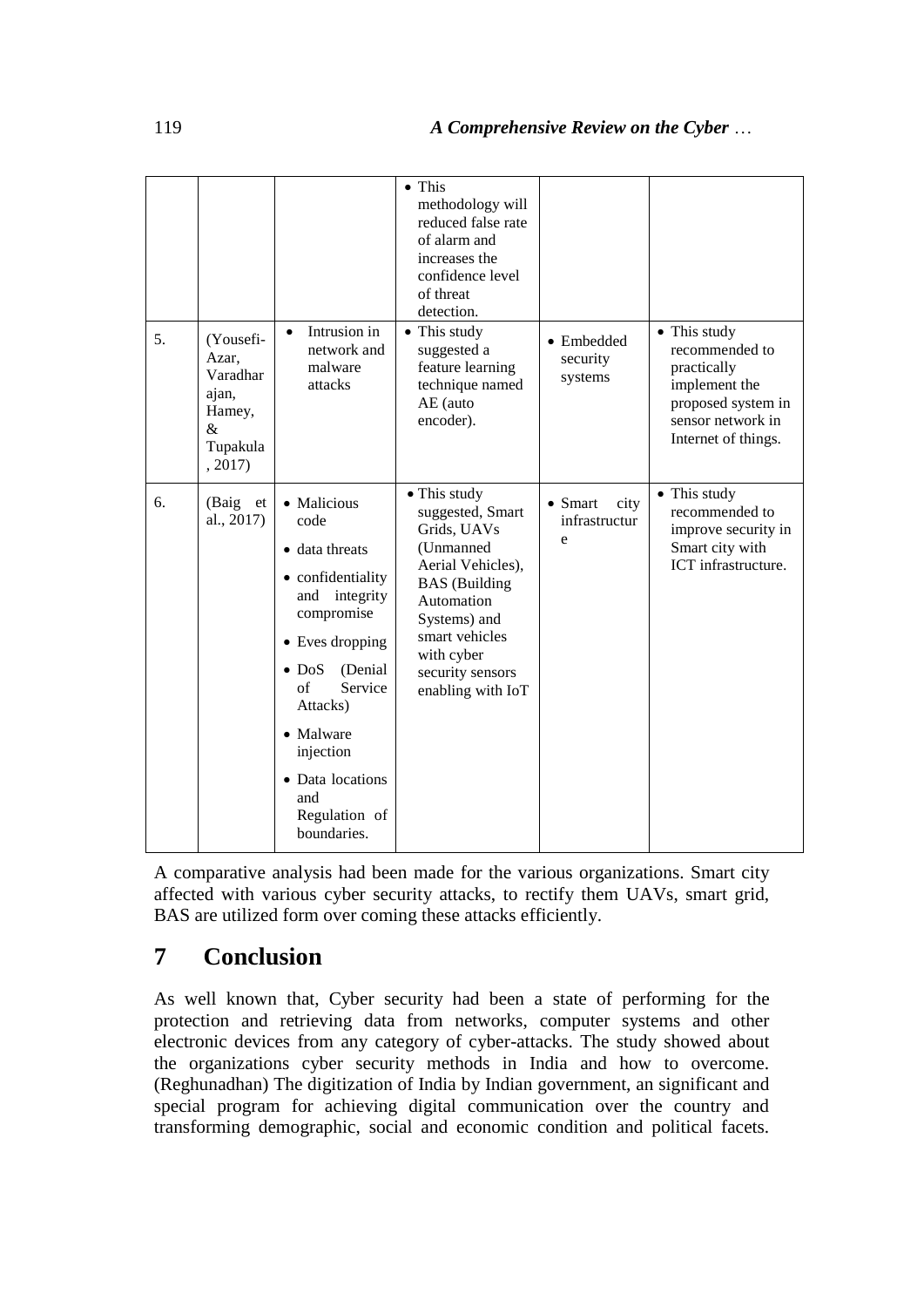Although, government initiated for digitalization in India, the lot of public doesn't had enough knowledge about digitalization and its threats. Some people may notice cyber threats and reported to government cyber security officers, but some people may not know about cyber threats and loss their money and property. In India recent ransom ware threats are gathering bank login credentials and passwords and stealing money in it. Not aware of this many people lost their money and attempted suicide or May loss of lives happened. Hence, cyber security programs should be conducted for eliminating this issues.

Cyber threats increased in small and large business organizations. Developing e commerce network security site with technological techniques and worked with reputing security vendor are basic choice for small and large business for successfully protecting data form cyber-attacks. Some of network security measures are suggested to consider are authentication, confidentiality, integrity, availability, non- repudiation. *Some Applications of cyber security like* DNS based content filtering, Privacy frame work, voting system security, Threat detecting and preventing and Privacy engineering were also discussed. Protecting organization from cyber-crimes, i) educating the employees or staff about cyber security measures and how to resolve the threats ii) guarding valuable and sensible data carefully with full of protection iii) installing antivirus software and update regularly iv) usage of strong passwords v) keeping operating system and software up to date version vi) avoid synchronizing e mails from unknown resources and accepting public WiFi.

In future works of cyber security systems with AI, server less and security app in mobile devices that provided the full protection for data which included organizations valuable data and personal information etc. furthermore, the global networks still finding for the solution for cyber threats because of hackers are advanced in their tactics so, security system had been cautiously updated as to reducing the threats.

## **References**

- <span id="page-18-2"></span>[1] Adholiya, A., & Adholiya, S. (2019). A Study on Cyber Security Practices and Tips Awareness among E-Banking Services Users of Udaipur, Rajasthan. *Int. J. Sci. Res. in Multidisciplinary Studies Vol, 5*, 8.
- <span id="page-18-0"></span>[2] Adlakha, R., Sharma, S., Rawat, A., & Sharma, K. (2019). *Cyber Security Goal's, Issue's, Categorization & Data Breaches.* Paper presented at the 2019 International Conference on Machine Learning, Big Data, Cloud and Parallel Computing (COMITCon).
- <span id="page-18-3"></span>[3] Akalp, G. A., & Torii, N. (2020). Analysis of Cyber-Attack Trends in India Using OSINT. 情報処理学会第 *82* 回全国大会*, 1*, 05.
- <span id="page-18-1"></span>[4] Alali, M., Almogren, A., Hassan, M. M., Rassan, I. A., & Bhuiyan, M. Z. A. (2018). Improving risk assessment model of cyber security using fuzzy logic inference system. *Computers & Security, 74*, 323-339.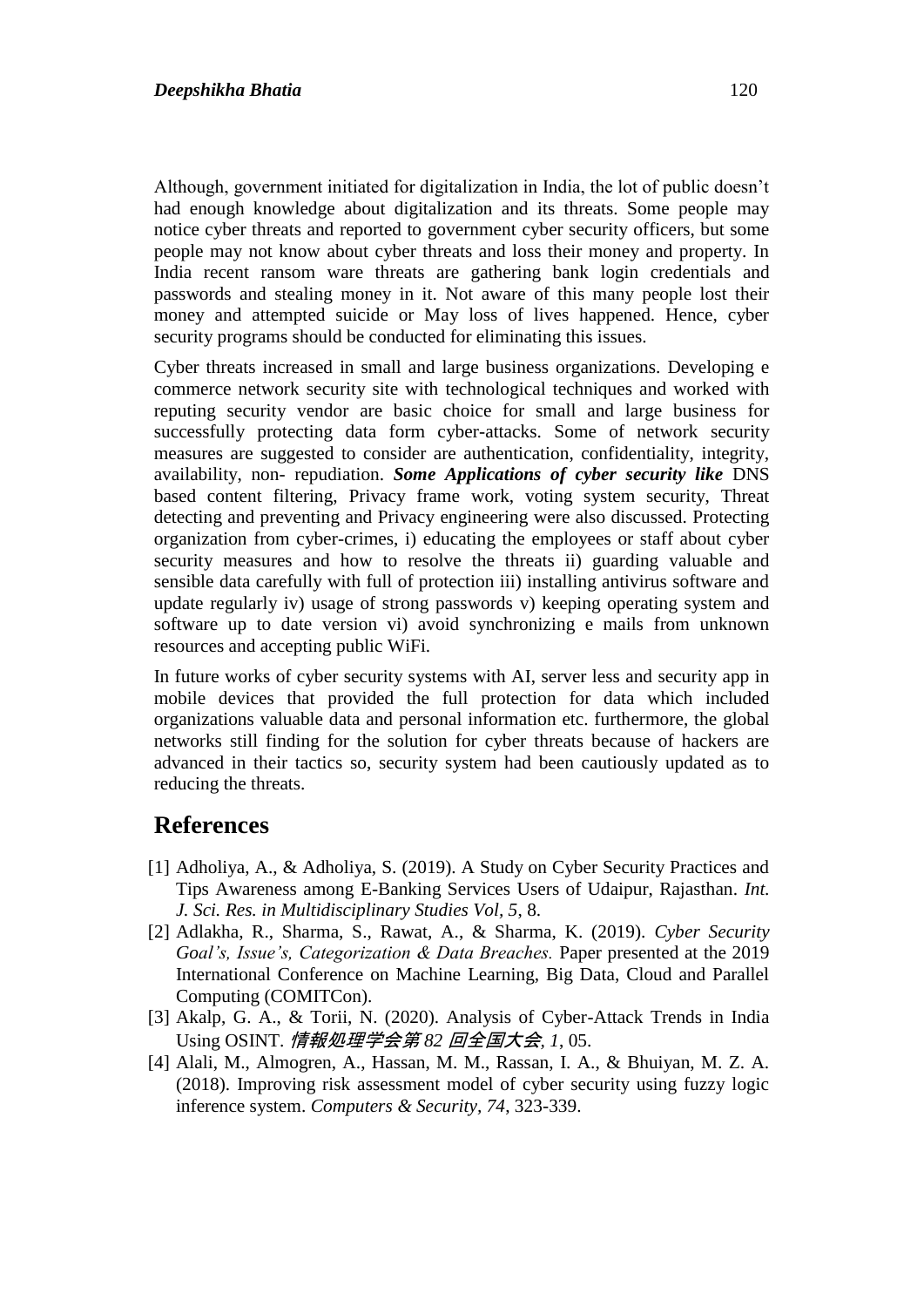- <span id="page-19-11"></span>[5] Aldawood, H., & Skinner, G. (2019). Contemporary Cyber Security Social Engineering Solutions, Measures, Policies, Tools and Applications: A Critical Appraisal. *International Journal of Security (IJS), 10*(1), 1.
- <span id="page-19-9"></span>[6] Almaiah, M. A., Al-Zahrani, A., Almomani, O., & Alhwaitat, A. K. (2021). Classification of cyber security threats on mobile devices and applications *Artificial Intelligence and Blockchain for Future Cybersecurity Applications* (pp. 107-123): Springer.
- <span id="page-19-10"></span>[7] Alshammari, K., Beach, T., & Rezgui, Y. (2021). Cybersecurity for digital twins in the built environment: current research and future directions. *Journal of Information Technology in Construction, 26*, 159-173.
- <span id="page-19-3"></span>[8] Androjna, A., Brcko, T., Pavic, I., & Greidanus, H. (2020). Assessing cyber challenges of maritime navigation. *Journal of Marine Science and Engineering, 8*(10), 776.
- <span id="page-19-5"></span>[9] Askar, A. J. (2019). Healthcare management system and cybersecurity. *International Journal of Recent Technology and Engineering*, 237-248.
- <span id="page-19-7"></span>[10] Bahuguna, A., Bisht, R. K., & Pande, J. (2019). Assessing cybersecurity maturity of organizations: An empirical investigation in the Indian context. Information Security Journal: A Global Perspective, 28(6), 164-177.
- <span id="page-19-6"></span>[11] Bahuguna, A., Bisht, R. K., & Pande, J. (2020). Country-level cybersecurity posture assessment: study and analysis of practices. *Information Security Journal: A Global Perspective, 29*(5), 250-266.
- <span id="page-19-13"></span>[12] Baig, Z. A., Szewczyk, P., Valli, C., Rabadia, P., Hannay, P., Chernyshev, M., et al. (2017). Future challenges for smart cities: Cyber-security and digital forensics. *Digital Investigation, 22*, 3-13.
- <span id="page-19-4"></span>[13] Bhuyan, S. S., Kabir, U. Y., Escareno, J. M., Ector, K., Palakodeti, S., Wyant, D., et al. (2020). Transforming healthcare cybersecurity from reactive to proactive: current status and future recommendations. *Journal of medical systems, 44*(5), 1-9.
- <span id="page-19-2"></span>[14] Das, R., & Morris, T. (2018). *Modeling a midstream oil terminal for cyber security risk evaluation.* Paper presented at the International Conference on Critical Infrastructure Protection.
- <span id="page-19-0"></span>[15] Dixit, P., & Silakari, S. (2021). Deep learning algorithms for cybersecurity applications: A technological and status review. *Computer Science Review, 39*, 100317.
- <span id="page-19-12"></span>[16] Geluvaraj, B., Satwik, P., & Kumar, T. A. (2019). *The future of cybersecurity: Major role of artificial intelligence, machine learning, and deep learning in cyberspace.* Paper presented at the International Conference on Computer Networks and Communication Technologies.
- <span id="page-19-1"></span>[17] Georgiadou, A., Mouzakitis, S., Bounas, K., & Askounis, D. (2020). A cyber-security culture framework for assessing organization readiness. *Journal of Computer Information Systems*, 1-11.
- <span id="page-19-8"></span>[18] He, W., & Zhang, Z. (2019). Enterprise cybersecurity training and awareness programs: Recommendations for success. *Journal of Organizational Computing and Electronic Commerce, 29*(4), 249-257.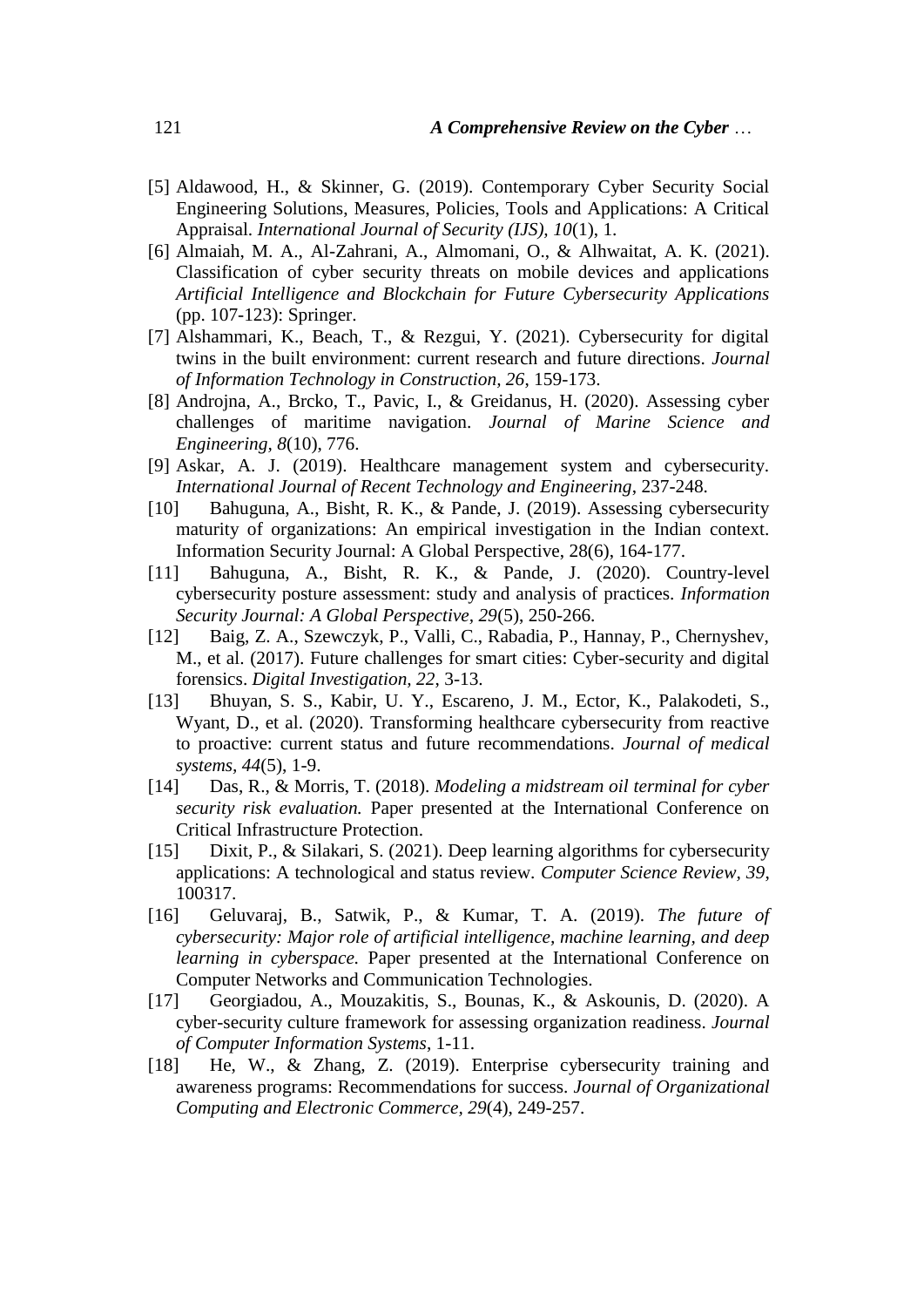- <span id="page-20-6"></span>[19] Hopcraft, R., & Martin, K. M. (2018). Effective maritime cybersecurity regulation–the case for a cyber code. *Journal of the Indian Ocean Region, 14*(3), 354-366.
- <span id="page-20-1"></span>[20] Humayun, M., Niazi, M., Jhanjhi, N., Alshayeb, M., & Mahmood, S. (2020). Cyber security threats and vulnerabilities: a systematic mapping study. *Arabian Journal for Science and Engineering, 45*(4), 3171-3189.
- <span id="page-20-7"></span>[21] Jalali, M. S., & Kaiser, J. P. (2018). Cybersecurity in hospitals: a systematic, organizational perspective. *Journal of medical Internet research, 20*(5), e10059.
- <span id="page-20-2"></span>[22] Jeyaraj, A., & Zadeh, A. (2020). Institutional isomorphism in organizational cybersecurity: A text analytics approach. *Journal of Organizational Computing and Electronic Commerce, 30*(4), 361-380.
- <span id="page-20-8"></span>[23] Kabanda, S., Tanner, M., & Kent, C. (2018). Exploring SME cybersecurity practices in developing countries. *Journal of Organizational Computing and Electronic Commerce, 28*(3), 269-282.
- <span id="page-20-11"></span>[24] Kafol, C., & Bregar, A. (2017). Cyber Security—Building a Sustainable Protection. *DAAAM International Scientific Book*, 81-90.
- <span id="page-20-12"></span>[25] Karjalainen, M., & Kokkonen, T. (2020). *Comprehensive Cyber Arena; The Next Generation Cyber Range.* Paper presented at the 2020 IEEE European Symposium on Security and Privacy Workshops (EuroS&PW).
- <span id="page-20-14"></span>[26] Khatoun, R., & Zeadally, S. (2017). Cybersecurity and privacy solutions in smart cities. *IEEE Communications Magazine, 55*(3), 51-59.
- <span id="page-20-4"></span>[27] Kour, R., Aljumaili, M., Karim, R., & Tretten, P. (2019). eMaintenance in railways: Issues and challenges in cybersecurity. *Proceedings of the Institution of Mechanical Engineers, Part F: Journal of Rail and Rapid Transit, 233*(10), 1012-1022.
- <span id="page-20-5"></span>[28] Kour, R., Karim, R., & Thaduri, A. (2020). Cybersecurity for railways–A maturity model. *Proceedings of the Institution of Mechanical Engineers, Part F: Journal of Rail and Rapid Transit, 234*(10), 1129-1148.
- <span id="page-20-13"></span>[29] Kumar, S., Biswas, B., Bhatia, M. S., & Dora, M. (2020). Antecedents for enhanced level of cyber-security in organisations. *Journal of Enterprise Information Management*.
- <span id="page-20-0"></span>[30] Lezzi, M., Lazoi, M., & Corallo, A. (2018). Cybersecurity for Industry 4.0 in the current literature: A reference framework. *Computers in Industry, 103*, 97-110.
- <span id="page-20-3"></span>[31] Malatji, M., Von Solms, S., & Marnewick, A. (2019). Socio-technical systems cybersecurity framework. *Information & Computer Security*.
- <span id="page-20-15"></span>[32] Matta, W., & Cantelli-Forti, A. (2019). An Innovative Airport Physicalcyber Security System (APSS). *Information & Security, 43*(3), 285-293.
- <span id="page-20-10"></span>[33] Mylrea, M. (2019). Distributed autonomous energy organizations: Nextgeneration blockchain applications for energy infrastructure *Artificial intelligence for the Internet of everything* (pp. 217-239): Elsevier.
- <span id="page-20-9"></span>[34] Oyelami, J. O., & Kassim, A. M. (2020). Cyber security defence policies: A proposed guidelines for organisations cyber security practices. *International Journal of Advanced Computer Science and Applications, 11*(8).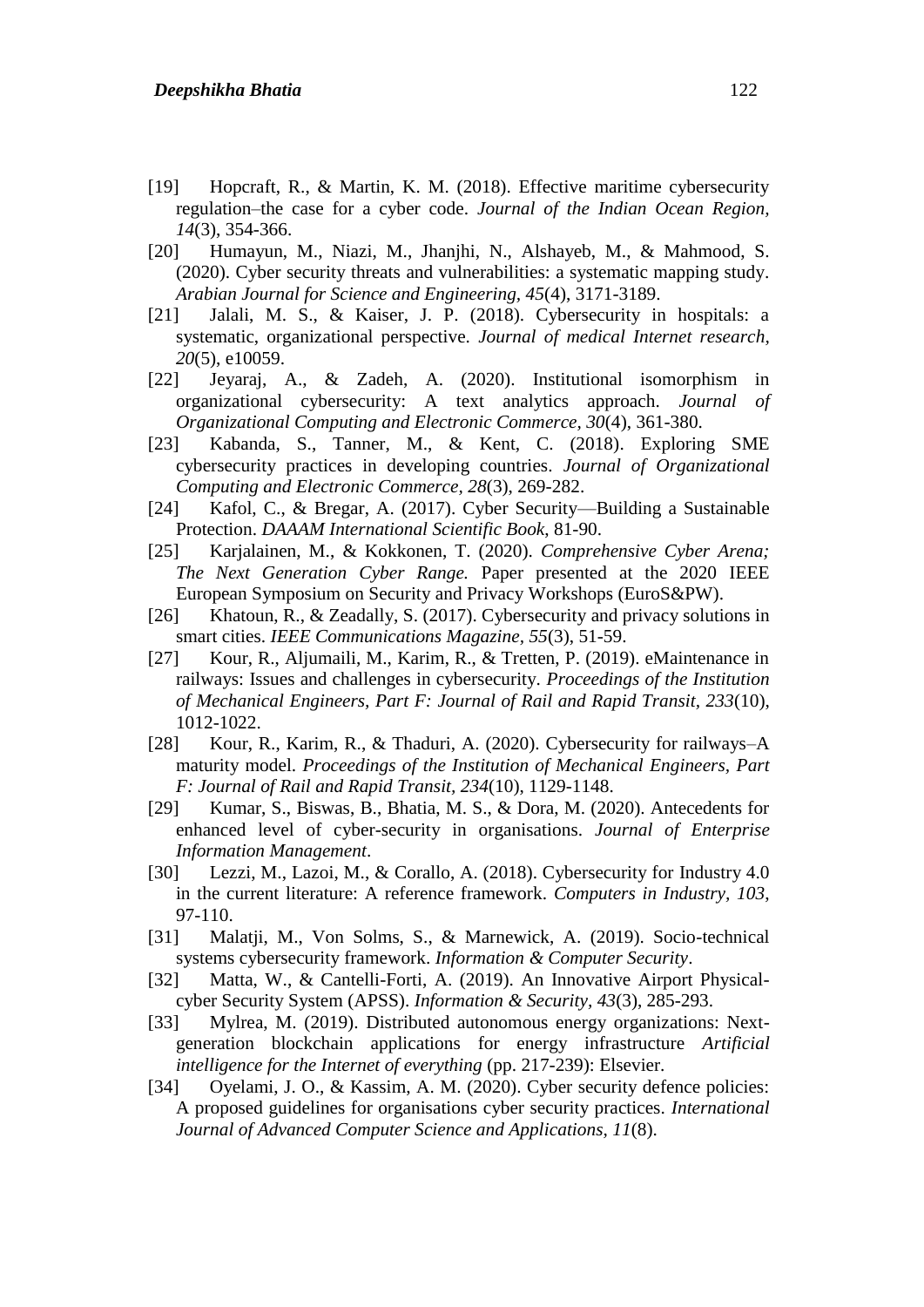- <span id="page-21-11"></span>[35] Padmavathy, R. Cybercrime in India: A Trend Analysis Specific to North East.
- <span id="page-21-1"></span>[36] Paraskevas, A. (2020). Cybersecurity in travel and tourism: a risk-based approach. *Handbook of e-Tourism*, 1-24.
- <span id="page-21-6"></span>[37] Progoulakis, I., Rohmeyer, P., & Nikitakos, N. (2021). Cyber Physical Systems Security for Maritime Assets. *Journal of Marine Science and Engineering, 9*(12), 1384.
- <span id="page-21-8"></span>[38] Puthal, D., Mohanty, S. P., Nanda, P., & Choppali, U. (2017). Building security perimeters to protect network systems against cyber threats [future directions]. *IEEE Consumer Electronics Magazine, 6*(4), 24-27.
- <span id="page-21-0"></span>[39] Raghavan, K., Desai, M. S., & Rajkumar, P. (2017). Managing cybersecurity and ecommerce risks in small businesses. *Journal of management science and business intelligence, 2*(1), 9-15.
- <span id="page-21-14"></span>[40] Reghunadhan, R. Cyber Threat Landscape of Digital India: A Critical Perspective. *urnal of o*, 37.
- <span id="page-21-12"></span>[41] Rodgers, W., Attah-Boakye, R., & Adams, K. (2020). Application of Algorithmic Cognitive Decision Trust Modeling for Cyber Security Within Organisations. *IEEE Transactions on Engineering Management*.
- <span id="page-21-9"></span>[42] Sahoo, B., Behera, R. N., & Mohanty, S. (2018). *International Cyber Attackers Eyeing Eastern India: Odisha-A Case Study.* Paper presented at the Science and Information Conference.
- <span id="page-21-13"></span>[43] Sohal, A. S., Sandhu, R., Sood, S. K., & Chang, V. (2018). A cybersecurity framework to identify malicious edge device in fog computing and cloud-of-things environments. *Computers & Security, 74*, 340-354.
- <span id="page-21-3"></span>[44] Son, J., Choi, J., & Yoon, H. (2019). New complementary points of cyber security schemes for critical digital assets at nuclear power plants. *IEEE Access, 7*, 78379-78390.
- <span id="page-21-7"></span>[45] Srinivas, J., Das, A. K., & Kumar, N. (2019). Government regulations in cyber security: Framework, standards and recommendations. *Future Generation Computer Systems, 92*, 178-188.
- <span id="page-21-10"></span>[46] Sun, N., Zhang, J., Rimba, P., Gao, S., Zhang, L. Y., & Xiang, Y. (2018). Data-driven cybersecurity incident prediction: A survey. *IEEE communications surveys & tutorials, 21*(2), 1744-1772.
- <span id="page-21-5"></span>[47] Tam, K., & Jones, K. (2019). MaCRA: a model-based framework for maritime cyber-risk assessment. *WMU Journal of Maritime Affairs, 18*(1), 129- 163.
- <span id="page-21-4"></span>[48] Thaduri, A., Aljumaili, M., Kour, R., & Karim, R. (2019). Cybersecurity for eMaintenance in railway infrastructure: risks and consequences. *International Journal of System Assurance Engineering and Management, 10*(2), 149-159.
- <span id="page-21-2"></span>*[49]* Toth, P. (2019). cyber security risk assessment tool *https:/[/www.nist.gov/blogs/manufacturing-innovation-blog/how-vulnerable](http://www.nist.gov/blogs/manufacturing-innovation-blog/how-vulnerable-are-you-cyber-attack-self-assessment-tool)[are-you-cyber-attack-self-assessment-tool](http://www.nist.gov/blogs/manufacturing-innovation-blog/how-vulnerable-are-you-cyber-attack-self-assessment-tool)*